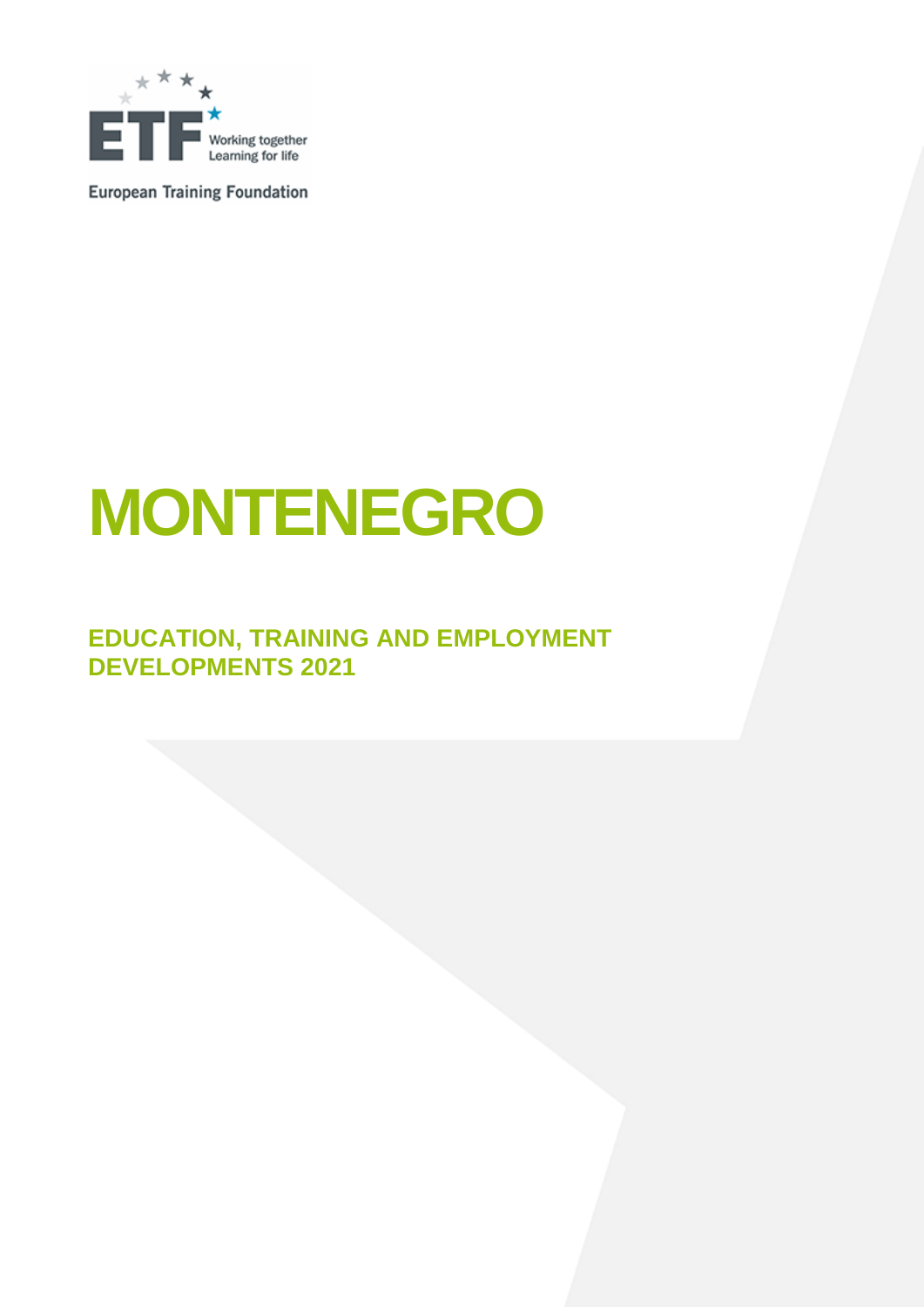The contents of this paper are the sole responsibility of the ETF and do not necessarily reflect the views of the EU institutions.

© European Training Foundation, 2021

Reproduction is authorised provided the source is acknowledged.

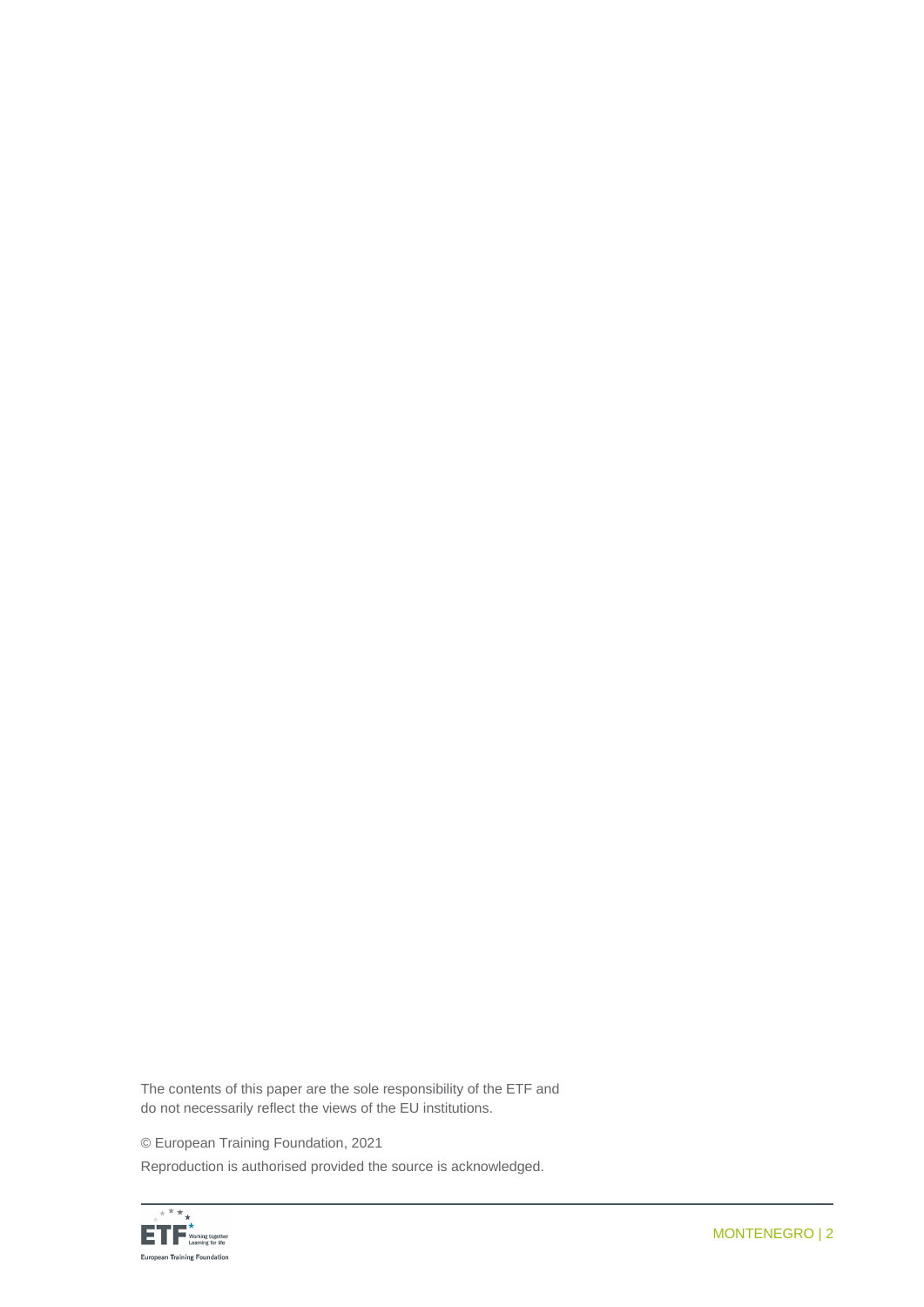### **KEY POLICY DEVELOPMENTS IN EDUCATION, TRAINING AND EMPLOYMENT**

Since 2020, Montenegro has had a new government, with major restructuring still ongoing in 2021. As a candidate country, Montenegro has made efforts towards reaching European standards, although the progress of reforms has slowed. Both the ERP assessment and the EC Annual Enlargement Package 2021 point to this. On 6 October 2021 at the EU-Western Balkans (WB) Leaders' Summit, the Enlargement Agenda was reconfirmed, however no dates for accession were confirmed. Like all economies in the region, Montenegro can benefit from the EU Economic and Investment Plan<sup>1</sup> in response to COVID-19, as well as the twin green and digital transitions. The financing instrument for initiatives at country and regional level is IPA III for the period 2021 to 2027. Reinforced donor cooperation and involvement of international financial institutions (IFIs) and UN institutions are an important feature of the planning process.

On 6 October 2021, the Government endorsed the Western Balkans Agenda for Innovation, Research, Education, Youth, Culture and Sport. In the area of research, the Commission is finalising its negotiations with Montenegro for association to Horizon Europe. [The Ministry of Education,](https://www.gov.me/en/mpnks)  [Science, Culture and Sports](https://www.gov.me/en/mpnks) has demonstrated continued commitment to VET reforms. Montenegro has signed the Osnabrück Declaration<sup>2</sup> and the European Council Recommendation on VET for sustainable competitiveness, social fairness, and resilience to push ahead with reforms. This includes participation in the piloting of the EU SELFIE WBL<sup>3</sup>tool to assess the readiness of schools and companies for digital teaching and learning. In July 2021, the Montenegrin Government also signed up for the implementation of the Youth Guarantee flagship scheme included in the EU Economic and Investment Plan for the Western Balkans. A new [Erasmus+](https://erasmus-plus.ec.europa.eu/) office is expected to be operational in 2022. In the area of education, training and employment, the Commission has called upon the Government of Montenegro to continue with reforms and inter-ministerial dialogue.

Regarding regional policy dialogue, Montenegro has remained an active partner in the framework of the Berlin Process and the Common Regional Market. In October 2021, Montenegro hosted the Western Balkans Digital Summit as part of the Digital Agenda [for the Western Balkans.](https://ec.europa.eu/commission/presscorner/detail/en/IP_18_4242) Montenegro is member of the Steering Committee for Digital Skills Strategies managed by the Regional Cooperation Council (RCC). The Montenegrin Government is also participating in all the initiatives of the RCC, such as the WB network for negotiations of Chapters 2 and 19 of the EU Treaty, and the review of the effectiveness of active labour market measures. The Ministry of Education, Science, Culture and Sports and the VET Centre have been actively contributing to the regional activities of [ERISEE](https://www.erisee.org/about-eri-see/)<sup>[\[5\]](https://euc-word-edit.officeapps.live.com/we/wordeditorframe.aspx?ui=en%2DGB&rs=en%2DUS&wopisrc=https%3A%2F%2Feuropeantrainingfoundation.sharepoint.com%2Fsites%2FImage%2Fmontenegro%2F_vti_bin%2Fwopi.ashx%2Ffiles%2F7c3b18730a1b495789799e637c57c7eb&wdpid=4f3e3e26&wdenableroaming=1&mscc=1&hid=66A904A0-60E8-3000-68B1-DF2D711DC272&wdorigin=Other&jsapi=1&jsapiver=v1&newsession=1&corrid=63303d93-0eaa-ac7a-e80e-9394f3cf67b5&usid=63303d93-0eaa-ac7a-e80e-9394f3cf67b5&sftc=1&mtf=1&sfp=1&instantedit=1&wopicomplete=1&wdredirectionreason=Unified_SingleFlush&preseededsessionkey=5e392168-8db0-8324-671f-c7692a498360&preseededwacsessionid=63303d93-0eaa-ac7a-e80e-9394f3cf67b5&rct=Medium&ctp=LeastProtected#_ftn5)</sup> in teacher training and qualification development for many years. Montenegro is the first country in the region with a smart specialisation strategy; linked to this is the Innovation Fund that was established in September 2021.

Montenegro has been highly affected by COVID-19, partly due to its heavy reliance on the tourism sector. In 2021, due to COVID-19, Montenegro, like most EU Member States, has seen several lockdowns. Unemployment went up and companies received immediate support from the Government to survive. In the education sector, the Ministry, in cooperation with UNICEF, continued to focus on developing solutions for students, parents and teachers through home schooling. At the same time,

<sup>&</sup>lt;sup>3</sup> [SELFIE for work-based learning \(WBL\): End of successful pilot phase and preparations for full roll-out -](https://ec.europa.eu/social/main.jsp?langId=en&catId=89&newsId=9761&furtherNews=yes) [Employment, Social Affairs & Inclusion -](https://ec.europa.eu/social/main.jsp?langId=en&catId=89&newsId=9761&furtherNews=yes) European Commission (europa.eu)



<sup>&</sup>lt;sup>1</sup> [An Economic and Investment Plan for the Western Balkans \(europa.eu\)](https://ec.europa.eu/commission/presscorner/detail/en/IP_20_1811)

<sup>&</sup>lt;sup>2</sup> Osnabrück Declaration on vocational education and training, EC Council Recommendation on vocational education and [training](https://www.cedefop.europa.eu/files/osnabrueck_declaration_eu2020.pdf)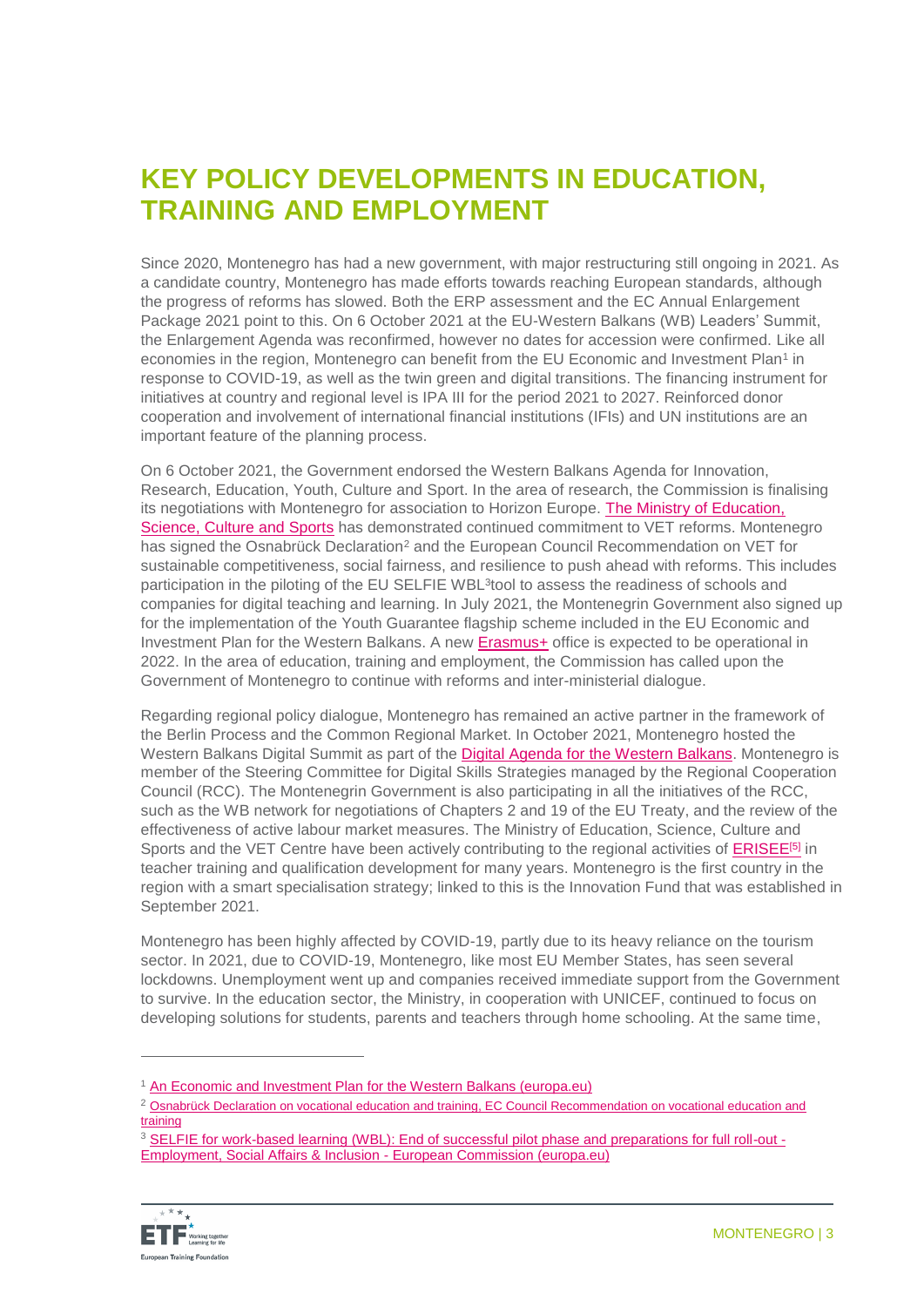the learning platform [http://www.ucidoma.me](http://www.ucidoma.me/) was deployed. In 2021, the online enrolment system, which was set up in response to COVID-19 needs, has become mainstream. In June 2021, the Ministry of Education, Science, Culture and Sports declared a clear preference for in-school teaching, while pushing ahead with the digital education strategy.

The EU continues to be the major donor to Montenegro. In 2021, the focus of IPA II support has been put on health, food, and SME survival. The IPA II education and labour market component of SOPES (2015-2017) has been partly concluded. IPA III planning is under way, albeit without funding for education and training in 2021 and 2022. The education sector review, with the support of UNICEF, will be complete in spring 2022 and is expected to inform the IPA III and 2023 planning.

The Sub-Committee on human capital development (HCD) regarding Chapters 19 (social policy and employment), 25 (science and research) and 26 (education and culture) took place on 8 October 2021 and documented delays in reforms, while also acknowledging progress and commitment, such as in VET and research. This includes the implementation of the dual education system that has continued to be a government priority, as well as the implementation of EU tools such as SELFIE, the institutionalisation of the Entrepreneurial Learning Partnership and the development of the Innovation Strategy 2021-2024.

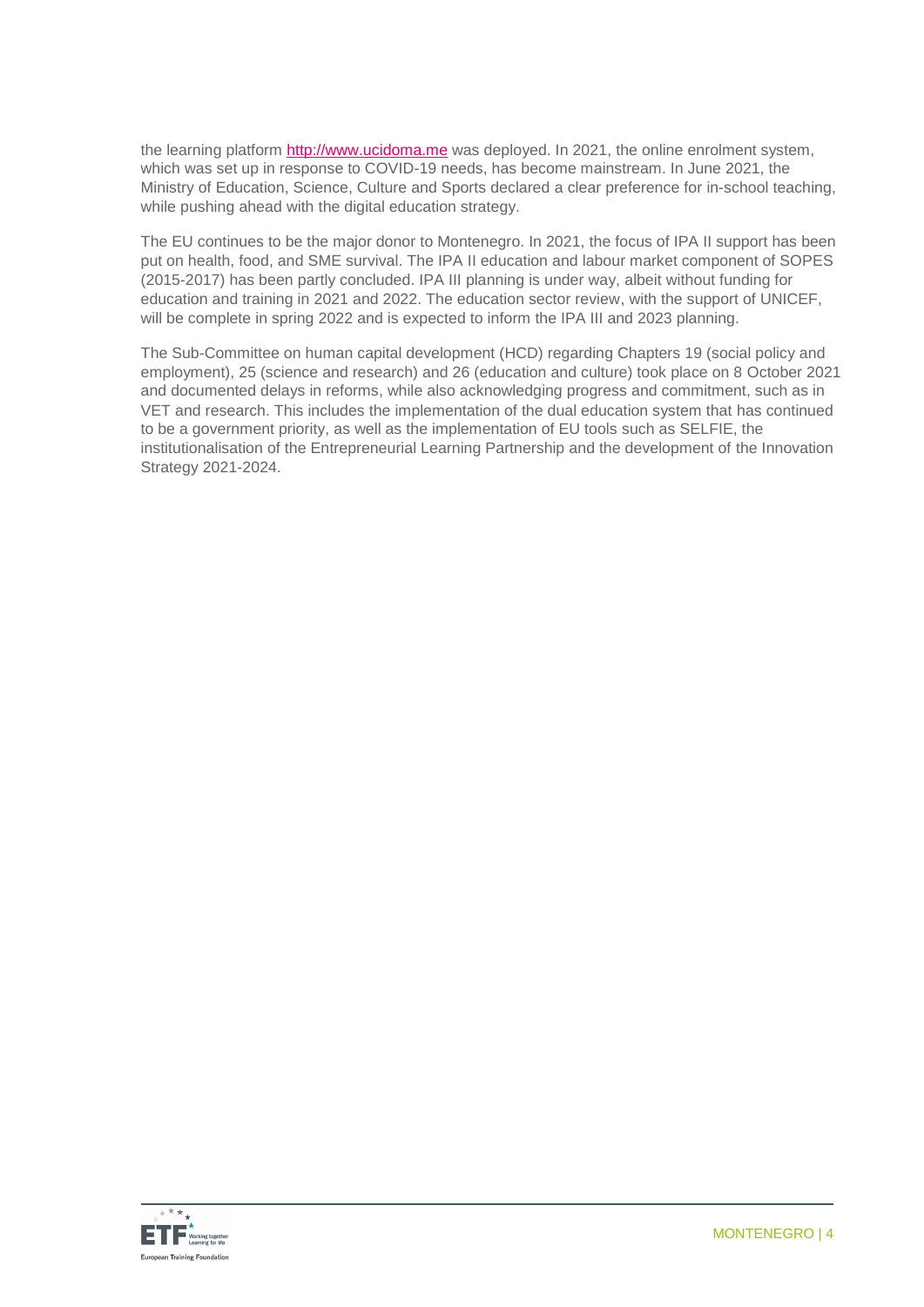### **1. KEY DEMOGRAPHIC AND ECONOMIC CHARACTERISTICS**

### **Political developments and health situation**

On 4 December 2020 a new Government was sworn in, which changed the political landscape after 30 years of Milo Đjukanović and his party governing Montenegro. A major restructuring of ministries followed, and a reshuffle is ongoing. There are many new people in leading positions. This applies also to school directors, who have been replaced temporarily. The situation remains unsettled, while there are several pressing challenges. The Ministry for Education was merged with the previous Ministries for Science, Culture and Sports. Labour Ministry functions were integrated into the new Ministries of Finance and Social Welfare and of Economic Development. The new Government reconfirmed its commitment to the EU accession process and the enlargement agenda. However, the European Commission's (EC) Enlargement Assessment Report 2021<sup>4</sup> showed that reforms had slowed down, which is also due to the COVID-19 crisis.

In 2020, the EC redirected IPA II funding to address the COVID-19 health crisis. After the peak periods from November 2020 to May 2021, the COVID-19 infection incidence dropped, but increased again after the summer, probably because of the busy tourist season. In September 2021, Montenegro once again had some of the highest numbers of daily coronavirus cases per million inhabitants among countries in the region. 40.1% of its population is fully vaccinated as of 15 November 2021.

### **Demographics**

Montenegro is one of the smallest Western Balkan countries in terms of area and population, with a total of 621 700 inhabitants in 2020 (MONSTAT, 2020<sup>5</sup>).

Like other countries in the region, Montenegro faces both internal and external migration flows. People move primarily from the northern region towards the central and southern parts of the country (and from rural to urban areas), causing depopulation in northern municipalities. Outward migration is mainly directed towards EU Member States. Towards the end of the 2010s, Germany, Croatia and Slovenia had issued most residence permits to Montenegrin citizens (ETF, 2021)<sup>6</sup>.

### **Economic developments, informal economy, remittances**

The Montenegrin economy was hit hard by the COVID-19 crisis. The country is estimated to take some 15-20 months to reach pre-crisis growth levels (World Bank, 2021<sup>7</sup>). GDP increased by 4.1% in 2019, dropped by 15.2% in 2020, and is estimated to grow again by 7.1% in 2021.

State debt rate reached 108.8% of GDP in 2020, compared to 78.8% in 2019. This is primarily linked with the first instalment paid of the (much debated) USD 944 million loan taken out from China in 2014 to build a highway from the Adriatic port of Bar north to the border with Serbia.

Montenegro has received EU grant financing from the EC, as well as IMF loans for health and socioeconomic recovery measures. Montenegro is heavily dependent on the tourism industry, which

<sup>7</sup> World Bank 2021, SEE 2020 Economic Outlook.



<sup>4</sup> European Commission Report on Montenegro, 19 October 2021.

<sup>5</sup> MONSTAT Data 2020.

<sup>6</sup> ETF, 'How Migration, Human Capital and Labour Markets Interact in Montenegro', 2021.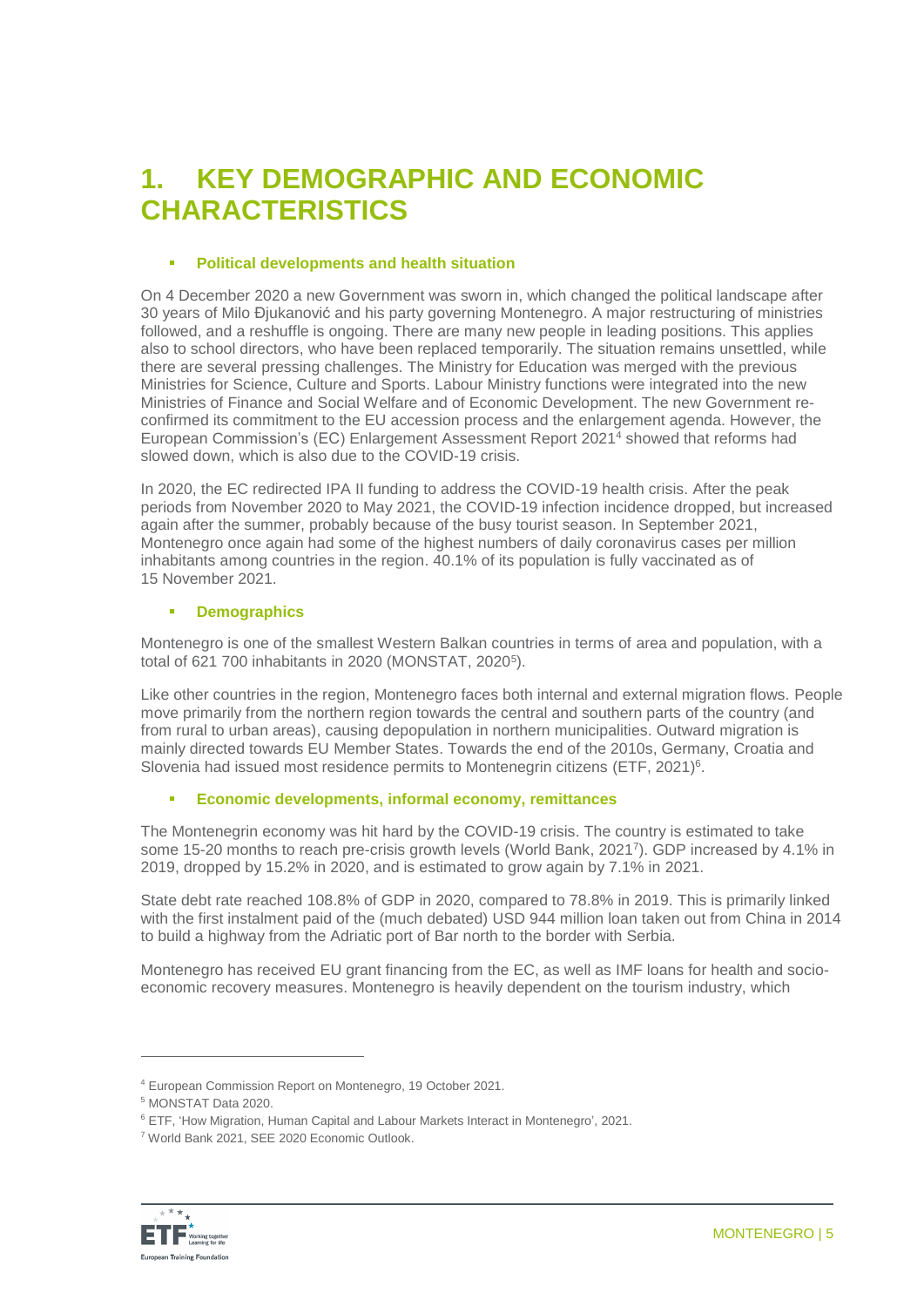contributes an average 22% to GDP. In 2020 it came to a near standstill, with 80% less tourism. In summer 2021, tourism picked up again with limited security measures.

The Doing Business Report (World Bank, 2020)<sup>8</sup> ranked Montenegro in 50<sup>th</sup> position out of 140 countries. Despite some progress, challenges remain, for example, in Montenegro's innovation ecosystem and its integration in international production processes and value chains. This is reflected in a 'poor export performance of local companies and limited production of higher value-added products. The level of digitisation also remains low. A recent study by the EU's Joint Research Centre  $(JRC, 2021)^{910}$  on value chains in the region has identified the agri-food, energy, IT, tourism, and textile sectors as priority economic sectors. In addition, the Foresight Study 2035 by the EC's Directorate-General for Research and Innovation (DG RI, 2021) suggested some scenarios as input for further reforms.

In 2019, Montenegro became the first country in the region to have a Smart Specialisation strategy approved by the European Commission. Montenegro, together with the ETF, investigated further into skills needs of the energy and health sectors<sup>11</sup>. Strategy implementation started in May 2021. The UNDP helped explore future economic opportunities and develop capacities. A Council for Innovation and Smart Specialisation was established in June 2021, and linked to this, an Innovation Fund was established in September 2021. Like in Serbia and North Macedonia, the Innovation Fund provides grants for up to EUR 150 000 for SMEs in green and digital sectors. In September 2021 the Government also approved an Innovation Strategy 2021-2024, with a focus on new start-ups and those in early development, clusters, and digital solutions in specific sectors.

In the period 2021-2027, Montenegro will benefit from the EU's Western Balkans Economic and Investment Plan and the EU's IPA III financial instrument, in support of the objective of moving towards a digital and greener economy. The EIP mirrors the EU Recovery and Resilience Facility and requests investment in human capital, with a focus on a competitive private sector. The European Bank for Restructuring and Development's country strategy for Montenegro (EBRD, September 2021) emphasises private sector competitiveness, green economic transition, and regional integration. Furthermore, by the of end 2021 the EC plans to finalise the Agreement with the Montenegrin government on the association to the EU's 'HORIZON Europe' research programme. The results of evaluating Montenegro's previous Research Strategy<sup>12</sup> have just been published by the Government of Montenegro.

The extent of the informal economy in Montenegro, at around 30% of GDP, remains high and among the largest in the region. Wage-subsidy measures in response to the pandemic have prompted employers to formalise employment to some extent. However, disincentives for formalisation remain.

Households greatly depend on remittances, which present one of the most important sources of income. Family reunification is among the main reasons for inducing Montenegrin citizens to migrate. Remittances amounted to 11% of GDP in 2020 (World Bank, 2020) and are among the highest in the region, although they dropped due to COVID-19 restrictions (see table below)<sup>13</sup>.

| 2010   2011   2012   2013   2014   2015   2016   2017   2018   2019   2020e |     |     |           |             |     |     |     |
|-----------------------------------------------------------------------------|-----|-----|-----------|-------------|-----|-----|-----|
| 416                                                                         | 510 | 508 | 545   543 | 470 481 523 | 589 | 584 | 547 |

#### **Table: Migrant remittance inflows (in million USD)**

<sup>13</sup> World Bank, October 2020.



<sup>8</sup> World Bank, Doing Business Report, 2020.

<sup>9</sup> Joint Research Centre, 'The best practices and potential of smallholders participation in short value chains in the WB and Turkey', 2021.

<sup>10</sup> European Commission, 'Strategic foresight in the Western Balkans', October 2021.

<sup>&</sup>lt;sup>11</sup> ETF Skills for Smart Specialisation in Montenegro.

<sup>12</sup> UNDP, 'Programme Evaluation for Montenegro of the Science and Research Strategy, 2017 to 2021'.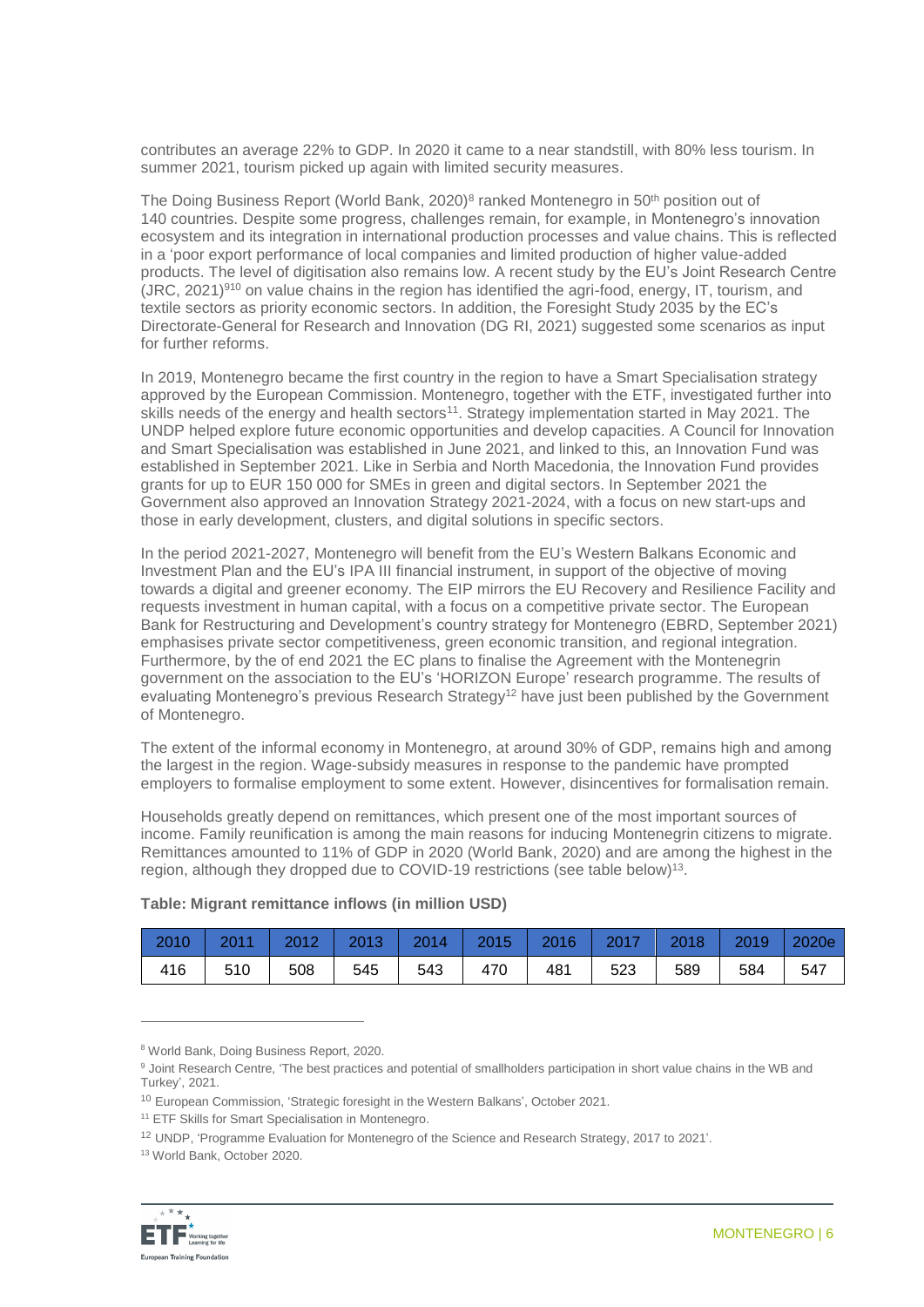*Source: World Bank, October 2020. Note: e = estimate.*

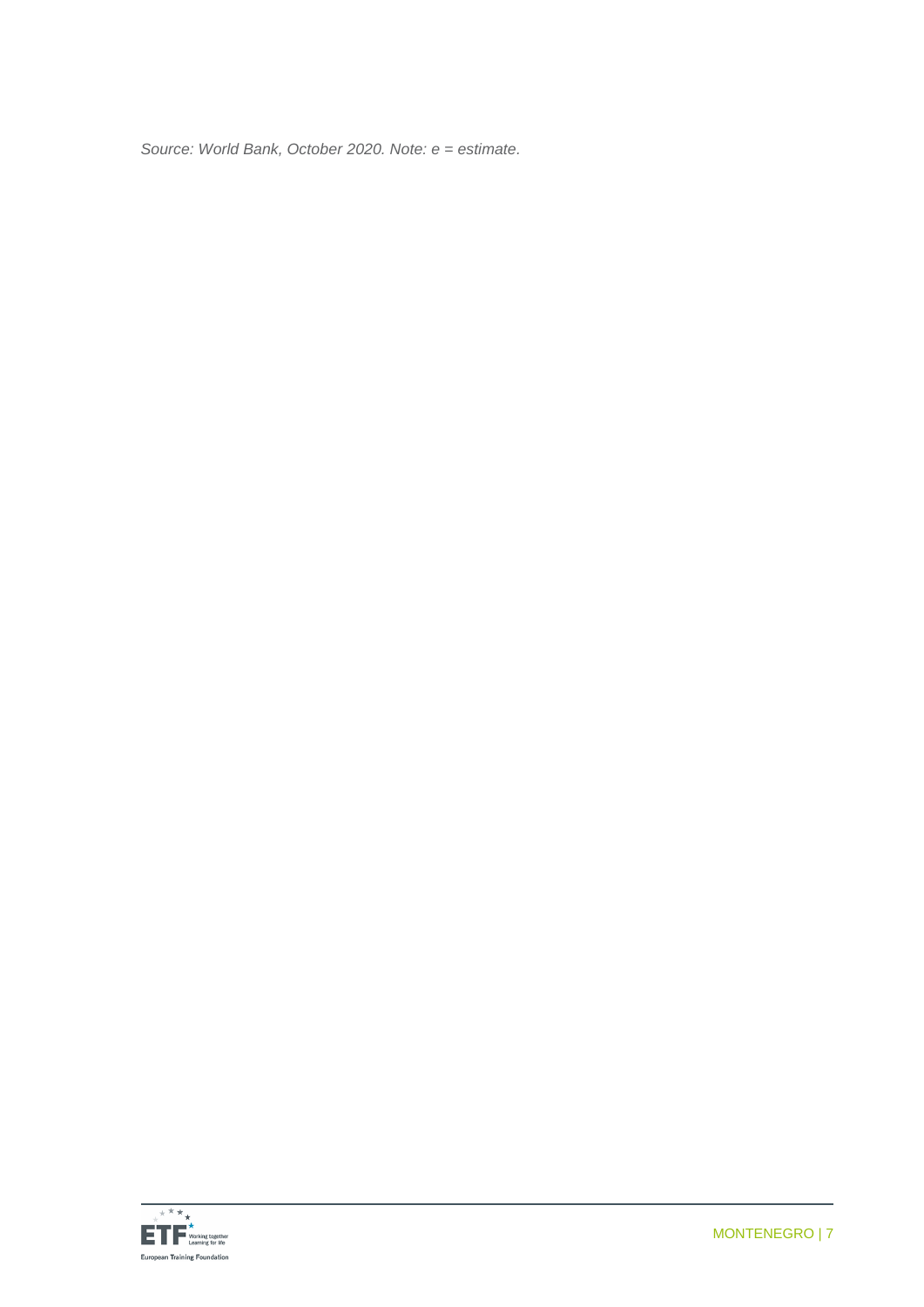# **2. EDUCATION AND TRAINING**

### **Education expenditure, access, participation and early leaving**

Education expenditure decreased from 5% in 2019 to 4.2% in 2020 (UNICEF, publication upcoming)<sup>14</sup>. In 2020, education as a percentage of GDP stood at 3.8%, compared to the EU goal of 4.6% by 2030. This data concerns only public expenditure. Some 80% of expenditure goes on teacher salaries.

In 2019, pre-school education enrolment increased to 72.62% for children aged 3 to 6 (MONSTAT, 2020). However, take-up is much lower in the north. The Strategy and Action Plan for Early and Preschool Education 2021-2025 aims to reinforce attendance in line with international developments.

In 2019 the share of VET students in upper secondary education was 68.2%, in line with previous years. The tertiary education attainment rate among the working-age population (between 15 and 64) increased to 40.4% in 2020.

Participation in adult learning (lifelong learning) increased slightly to 2.7% in 2020 (2.5% in 2019). This is still low compared to the EU average of 10.8% in 2020. Adult learning takes place mainly as part of publicly funded active labour market measures. The Youth Guarantee Scheme as a flagship initiative of the EU's Economic and Investment Plan for the Western Balkans is expected to enhance adult learning participation in the coming years.

For several years, Montenegro has been among the high performers in both the region and the EU regarding the early school-leaving rate, which decreased further from 5.0% in 2019 to 3.6% in 2020.

### **PISA results**

In response to the rather disappointing PISA 2018 results<sup>15</sup>, the Government has set up a working group to address related challenges. The upcoming education sector review by UNICEF, which is currently being consulted with the public, is expected to offer some recommendations, as poor results at an early stage of education can have a dramatic impact on later learning outcomes.

### **Young people not in employment, education, or training (NEET)**

Like in other countries in the region, the high number of NEETs has been a concern in Montenegro. While the figures decreased to 17.3% before the COVID-19 crisis, they climbed again to 21.1% in 2020. School-to-work transition has been made more difficult due to the pandemic. To address this challenge, in July 2021 the Government committed itself to introduce the Youth Guarantee Scheme.

### **Education during the COVID-19 pandemic**

Schools, vocational colleges, and universities closed on 16 March 2020 and re-opened in the autumn. Schools were partly closed again between November 2020 and May 2021. Students were able to enrol online for schools and universities, which is now part of the system. With funds from the European Investment Bank, the Government launched the 'Digital Classroom' project by digitising content for primary education and upgrading the infrastructure throughout the country. However, the start was slow, given the delayed release of the 2021 Montenegrin State Budget.

Since the start of the pandemic, exams have always taken place in person. Matura exams were concluded on 9 June 2021. The Minister confirmed the importance of keeping schools open, applying specific safety measures. This is how the 2021-22 school year started.

<sup>15</sup>OECD, Montenegro Country Note, PISA 2018 results.



<sup>14</sup> UNICEF, education sector review Montenegro, forthcoming.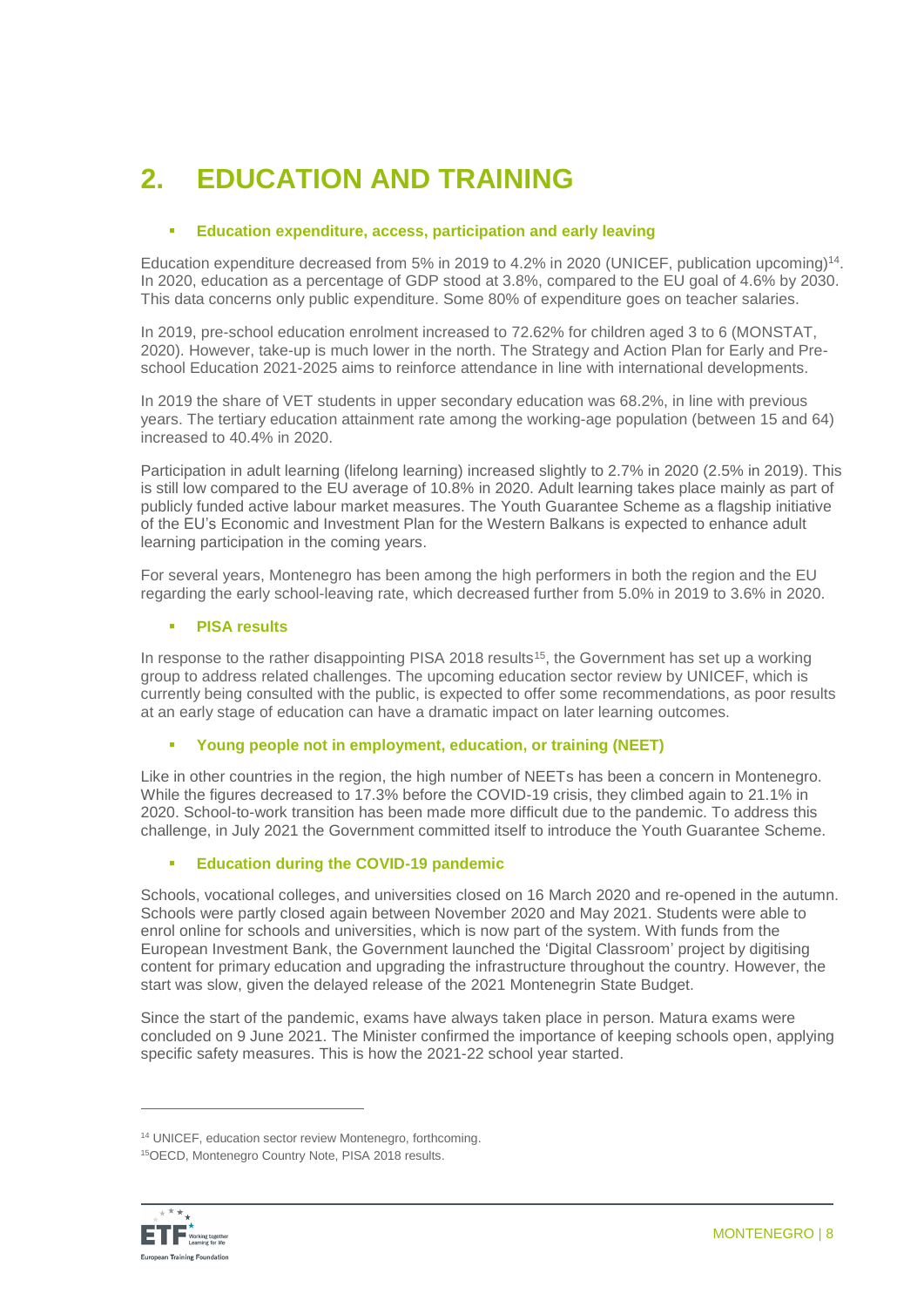From December 2020 to May 2021, an interinstitutional working group monitored developments in the VET sector, while the Bureau for Education consulted with school directors to inform the planning of the following school year and in response to COVID-19 needs.

### 2.2 VET policy and institutional setting

### **Strategic and legal framework for VET and adult learning**

The VET law was amended in 2017 to focus on practical experiences and include a dual training scheme. The Montenegrin VET Strategy 2020-2024 and the related Action Plan 2021 responded to the priorities of the EU's Copenhagen Declaration on VET and the skills needs of the economic sectors identified in the Montenegrin Smart Specialisation Strategy 2019. The Action Plan 2021 is being implemented as planned. The Action Plan 2022 additionally reflects the commitments made under the EU's Osnabrück Declaration on VET 2021-2025 and the European Council Recommendation on VET 2021-2027.

Montenegro's Entrepreneurial Lifelong Learning Strategy 2020-2024 was approved as a follow-up to the 2015-2019 strategy. A National Partnership was set up in April 2021 by the Government. Entrepreneurial competences are an integral part of the new key competence framework that covers the whole education sector, and which was submitted to the National Education Council in October 2021.

The Government is committed to the EU Youth Policy. Reference to developments in Montenegro will be included in the EC Youth Report 2019-2021, expected to be published at the end of the year.

### **VET governance and financing arrangements**

Recent reports by UNICEF (upcoming) and the ETF<sup>16</sup> suggest that players from the world of work, as well as regional and local players, be more systematically involved in the VET governance model. Regular monitoring must inform the reform agenda. Costed scenarios should be developed for planned reform interventions. UNICEF (upcoming) suggests, among other things, that a closer look be taken into the extent to which education infrastructure and provision ensure students' preparation for a green and digital economy. Furthermore, Montenegro needs to address the issue of its ageing teacher population.

### **Quality and quality assurance**

The quality of the whole education system has been a concern and priority for the Montenegrin Government for many years. In the field of higher education, qualifications and skills do not match labour market demands and there are limited links with research. In the area of VET, many curricula lack relevance for the world of work. A major concern is the lack of practical experience in both schools, and universities. Montenegro follows the EU quality assurance principles and applies its tools in general secondary, vocational, and higher education. The Bureau for Education and the Agency for Vocational Education and Training, as well as the Agency for Control and Quality Assurance of Higher Education, are responsible for this. Recently, with the support of the IPA SOPES 2015-2017 project, external and internal quality assurance procedures were revised, and staff capacities developed. The results will be provided at the end of 2021.

### **Work-based learning arrangements**

Prior to COVID-19, enrolment in dual VET was increasing considerably. In 2019, to improve the quality and relevance of programmes, the Government commissioned an evaluation (ETF and ILO, 2020)<sup>17</sup>. A further internal review followed up on that in 2020. The main recommendations are linked to stronger

<sup>17</sup> ETF, ILO Dual Education in Montenegro, Practical training in three-year educational programmes, 2020.



<sup>&</sup>lt;sup>16</sup> ETF, Governance arrangements for VET in ETF Partner Countries, February 2019.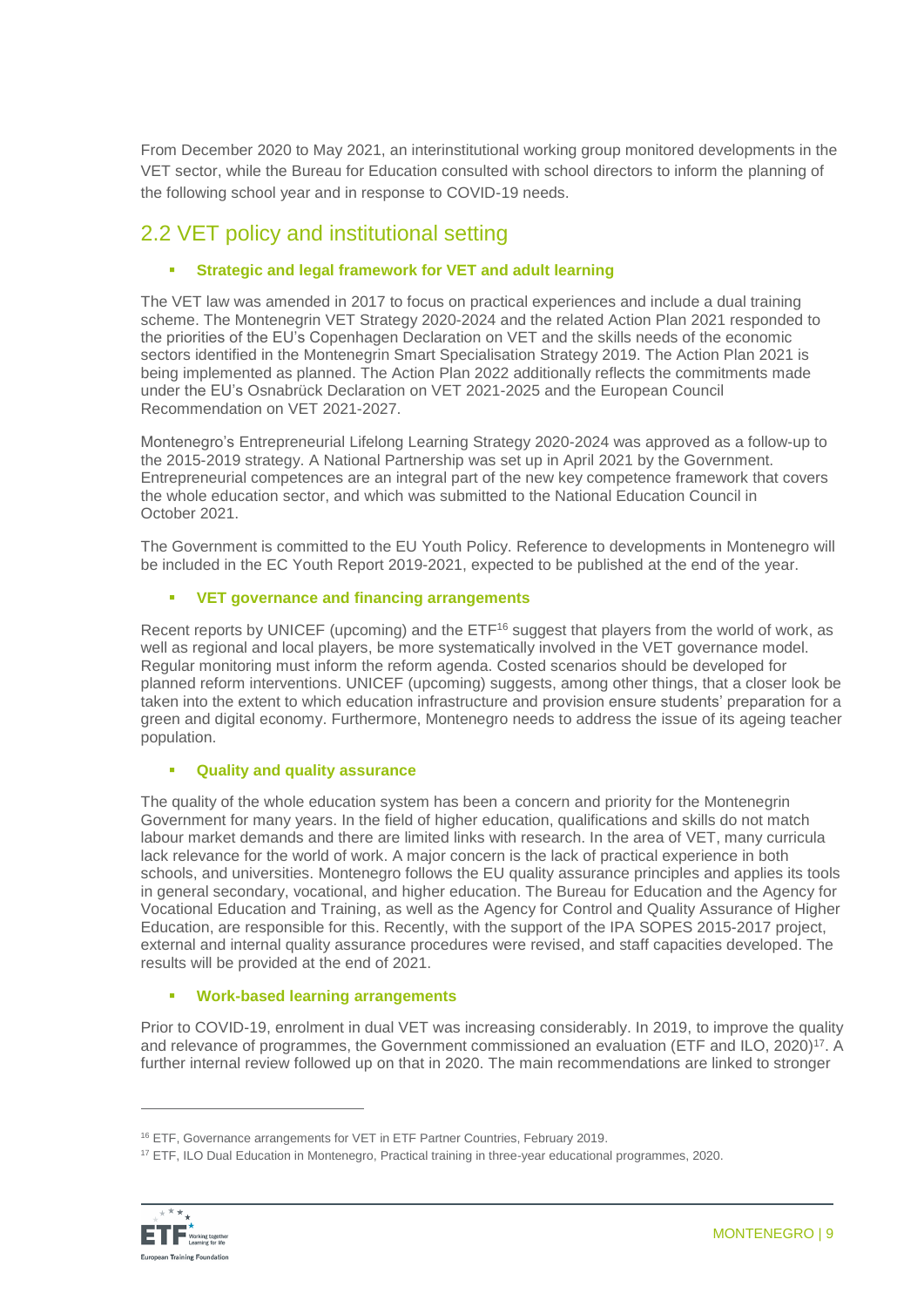involvement and incentives for the business sector and adequate payment and working conditions for students.

The pandemic had some impact on the training carried out at companies. Enrolment in dual VET decreased from 834 students in 2019-2020 to 740 in 2020-2021. In 2021, an impressive number of 350 employers were involved in the scheme. Feedback from colleagues in education and world of work suggests that the students' apprenticeships at companies partly continued. To prepare for 2021- 2022 enrolments, the VET Centre and the Chamber of Economy held meetings with schools in municipalities in February 2021. Two reviews were conducted recently – one on salary payments for students while working in companies, and another on the impact of dual VET. Results were expected by October 2021. Furthermore, the Ministry is carrying out a review to monitor the 2021 experience.

One European Commission recommendation on the Montenegrin Government's Economic Reform Programme 2021-2023<sup>18</sup> was that bachelor's and master's programmes place a stronger focus on company internships and on monitoring and evaluating practical learning, with a view to improving the overall quality of higher education.

### **Digital education and skills**

The coronavirus crisis has made digital education and skills a priority for Montenegro, like many other countries. Distance learning was provided via three national television channels. The Ministry of Education set up a website [\(www.ucidoma.me\)](http://www.ucidoma.me/), a dedicated YouTube channel and a mobile app for learners and teachers. This has continued, while at the same time discussions were held with UNICEF to provide a comprehensive learning platform for all education areas and for teachers, learners, and parents. Montenegro, together with the EU's Joint Research Centre and the European Training Foundation, took part in the SELFIE pilot for work-based learning in 2020. SELFIE is an EU tool to promote the digitisation of school-based and work-based learning.

Digital skills remain a government focus under the EU Digital Agenda for the Western Balkans<sup>19</sup> as part of the EU Enlargement process. Since April 2020, Montenegro has been a member of the Regional Cooperation Council's working group on the development of digital skills strategies. The Government committed to developing a related strategy. Montenegro hosted the Western Balkans Digital Summit in October 2021, of which skills were an important part.

#### **Donor support to education and VET for young people and adults**

In 2020, the ongoing IPA SOPES 2015-2017 programme helped implement activities related to key competences and quality assurance, the reform of VET curricula and related teacher training, and the inclusion of marginalised groups. Teachers and trainers were trained on revised professions relevant for crisis recovery and the transition to a green and digital economy. Activities are expected to be completed beginning 2022.

Montenegro is associated to the ERASMUS Programme and is a member of EPALE, the Electronic Platform for Adult Learning in Europe. Besides PISA, Montenegro participates in PIRLS and TIMMS.

UNICEF undertook a major education sector review in 2020 and 2021 with results expected in 2022.

As a follow-up to the '21st Century Schools' project, the British Council commenced the '21st Century Teacher' project, which aims to train primary and secondary school teachers on how to develop critical thinking, problem-solving and coding skills in students aged 6 to 14.

<sup>19</sup> Western Balkans Digital Agenda, 2017.



<sup>&</sup>lt;sup>18</sup> Economic Reform Programme Montenegro 2021 to 2023, Commission Recommendations.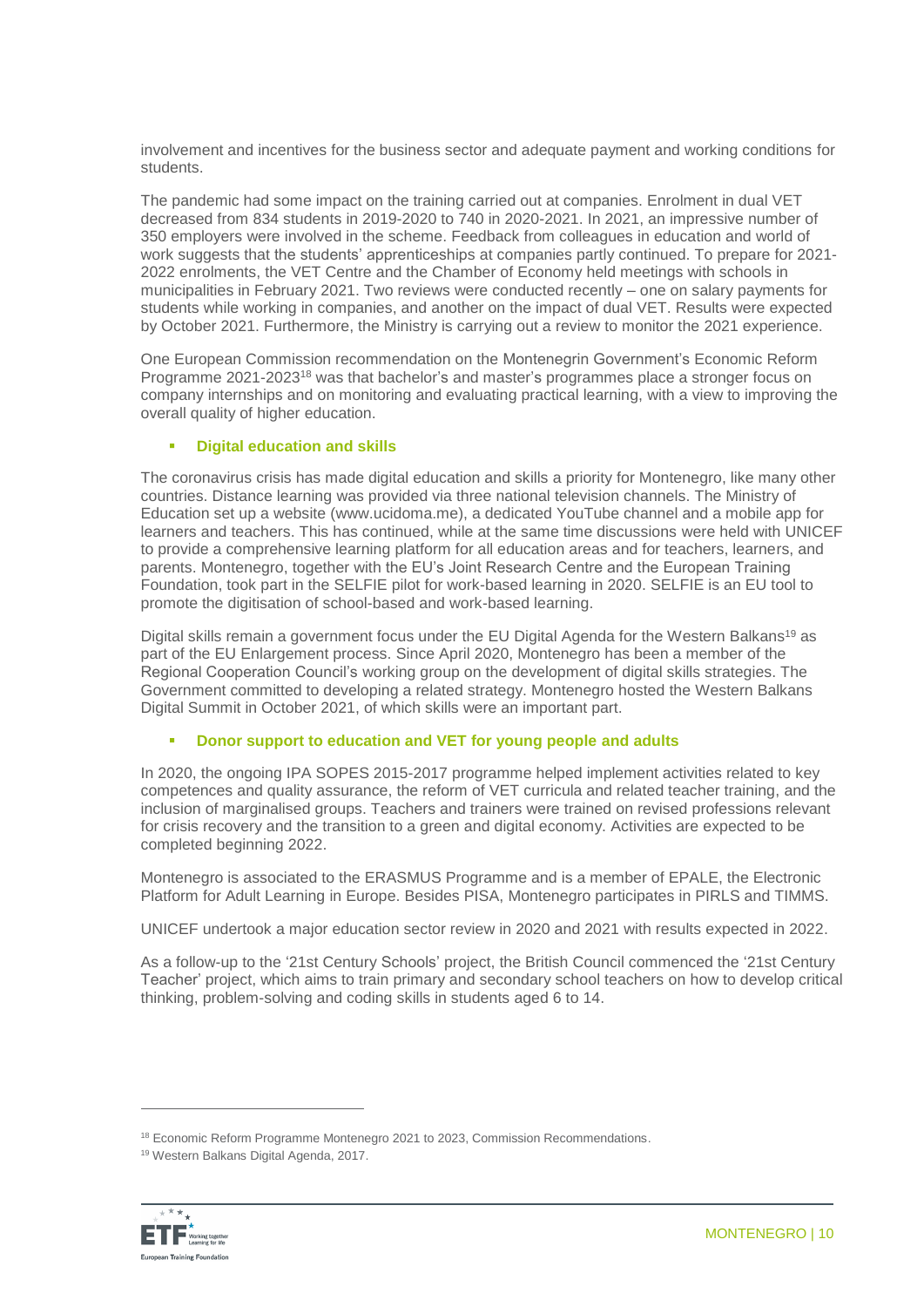# **3. LABOUR MARKET AND EMPLOYMENT**

### 3.1 Trends and challenges

### **Labour market and employment challenges in general**

A well-known key challenge in Montenegro is increasing employment among women and young people and tackling long-term unemployment. Positive labour market trends that could be observed before March 2020 were negatively impacted by the COVID-19 pandemic and the ensuing halt in economic activity.

The skills mismatch continues to be a significant challenge for the labour market, both for youth and adult workers. A vertical mismatch is present particularly amongst workers with tertiary level of education, with around 15% of such workers being employed in jobs requiring qualifications below their level of education, while the same type of mismatch affects slightly over 8% of employed people with a medium level of education (ETF, 2022 forthcoming)<sup>20</sup>. There are high levels of transition from VET to higher education and other programmes with less relevance for the labour market. While tertiary educational attainment is still lower than the EU average, there seems to be an oversupply of certain tertiary graduates, such as business and humanities, while medical and STEM graduates are still lacking (ETF,  $2019)^{21}$ .

The pandemic had a significant, negative impact on youth employment (15-24) (17.6% in Q3 2020 compared to 29.5% in Q3 2019), and unemployment (25.2% in 2019 compared to 36% in 2020). Even before the pandemic, the rate of young people (15-24) not in employment, education, or training (NEET) increased from 2018 (16.2%) to 2019 (17.3%), indicating that there are significant difficulties in transitioning from education to employment, paired with a mismatch of skills provided through formal education and those required on the labour market. In 2020, NEETs stood at 21.1%; this could also indicate weak job creation. The highest share of unemployed people continues to be those with lower educational attainment.

Employment gains continue to be larger for men than for women. This is partly due to the traditionally lower engagement of women on the labour market, a significantly higher share of unpaid work done by women (ILO, 2019), and the structure of the social benefits system discouraging women from entering the labour market. Women have also been more affected by increasing unemployment due to COVID-19.

### **Employment**

The activity rate dropped to 53.3 % in 2020 from 57.4% in 2019 for people aged 15 years and older. The inactivity rate in 2020 also shows a sharp increase, at 46.6% in 2020 compared to 42.6% in 2019. The employment rate (age 15+) has significantly reduced due to the crisis, reaching 43.8% in 2020, compared to 48.7% in 2019.

Despite a slight improvement, geographical disparities remain large. Roma and people with disabilities face additional challenges in integrating into the labour market, despite the continued support for employment and education programmes targeting these groups.

### **Unemployment**

In addition, unemployment increased to 17.9% in 2020 compared to 15.2% in 2019.

<sup>&</sup>lt;sup>21</sup> ETF Policies for human capital development, Montenegro, 2020.



<sup>&</sup>lt;sup>20</sup> ETF 2022 Forthcoming Report on skills mismatch incidence in ETF Partner Countries.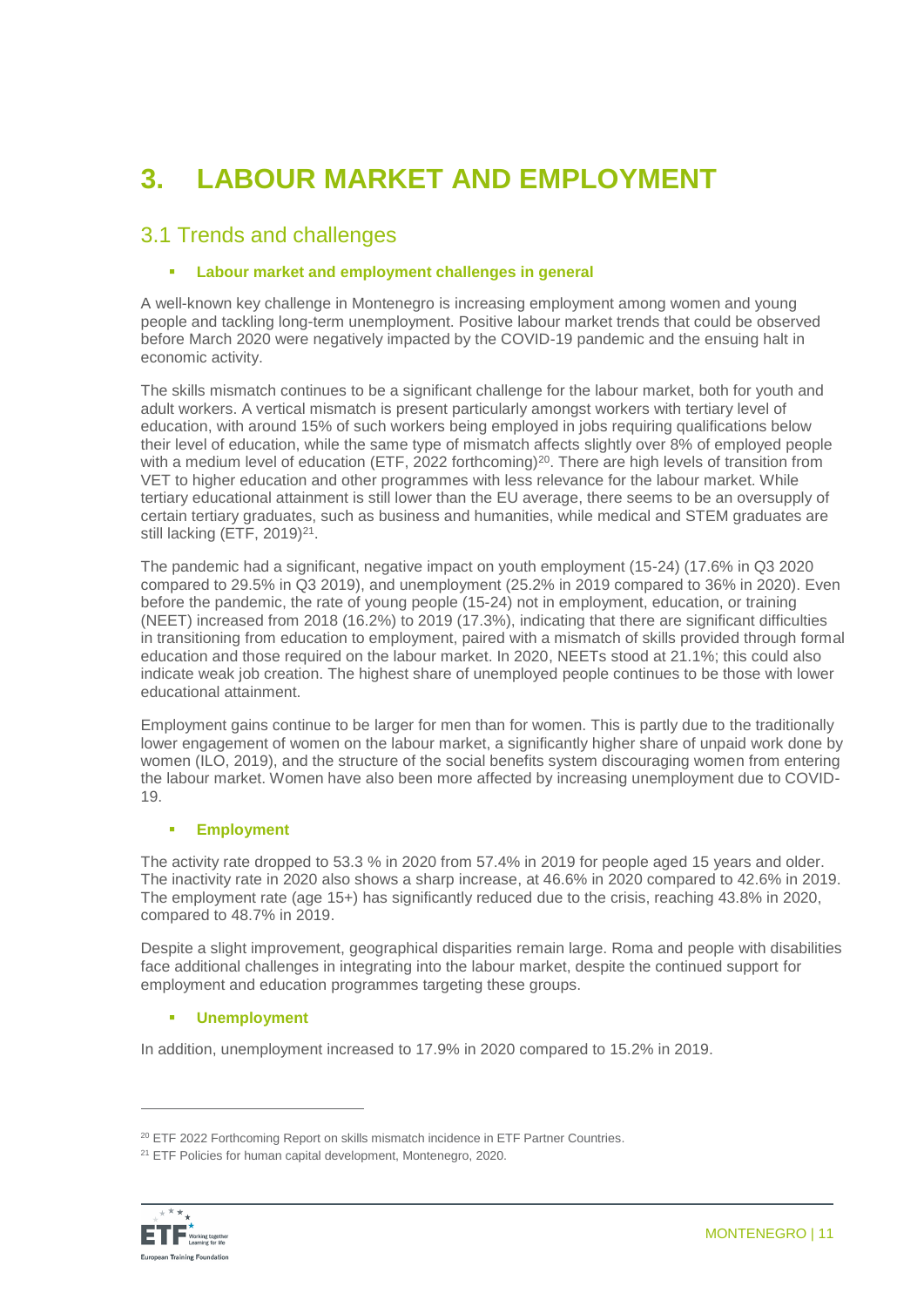Since the outbreak of COVID-19, regular government job subsidy programmes have helped to contain socio-economic damage to a certain extent and will continue until the end of 2021. There are no shortterm work programmes.

The most vulnerable groups on the labour market remain women, young people, and people with low skills, while long-term unemployment continues to be a structural challenge. While the unemployment rate among women is only slightly higher than that among men (18.4% for women and 17.4% for men in 2020), the gender employment gap remains high, at 37.9% for women compared to 50% for men in 2020.<sup>22</sup>

High long-term unemployment persists, at 13.4% in 2020, with 65.5% of all unemployed people being long-term unemployed in Q3 2020.

#### **Statistical data collection and labour market information**

A labour market information system is being developed with the support of ILO, and Montenegro also plans to join EURES. Overall data on education and employment is available and provided by MONSTAT and relevant Ministries as appropriate.

#### **Poverty**

Like in all countries in the region, poverty has increased, from 165 000 to 336 000 in the region from 2019 to 2020. (World Bank, SEE Economic Outlook 2020) <sup>23</sup>. Roma are among the hardest hit. The new Strategy on Roma Inclusion 2021 to 2025 and the Action Plan 2022 address education and labour market issues. The RCC is supporting Montenegro in this. The IPA SOPES 2015 to 2017 on Mediators selected 66 mediators in 11 municipalities, which are about to start their assignment.

### 3.2 Employment policy and institutional setting

### **Strategy and legal framework in the employment policy field**

In preparation for accession, the Labour Law was adopted by the Parliament on 23 December 2019 (Official Gazette of Montenegro, No 74/19). As the law was adopted before the pandemic, amendments regarding teleworking are underway in cooperation with the Social Council, which has taken up its work again in 2021. Work on general collective agreements is also ongoing, and is expected to be concluded by the end of 2021, with focus on increasing the minimum wage from EUR 220 to EUR 400.

The preparation of the National Employment Strategy for the 2021-2024 and the Action Plan 2021 has been delayed since December 2020 and is ongoing. It is expected that the results from the IPA SOPES 2015-2017 Local Employment Initiatives will inform the final document and the Action Plan 2022. The local employment strategies developed in this context are particularly relevant for addressing the regional differences in the Montenegrin labour market. The new strategy will also reflect 'Europe Now', the new Montenegrin programme on reforms.

For years, most active labour market measures implemented have been subsidised employment schemes, while the provision of (re)training and start-up incentives remains scarce, mainly due to underfunding. This is worrying since most unemployed people have a low level of education or hold mismatched qualification profiles against the demand on the labour market. Part of the solution relies on greater private-sector involvement.

Employment policy is implemented by the Employment Agency of Montenegro (EAM). In March 2020, amendments to the Rulebook on Internal Organization and Systematization were adopted in line with

<sup>23</sup> World Bank, SEE Economic Outlook, 2020



<sup>22</sup> ETF, KIESE 2021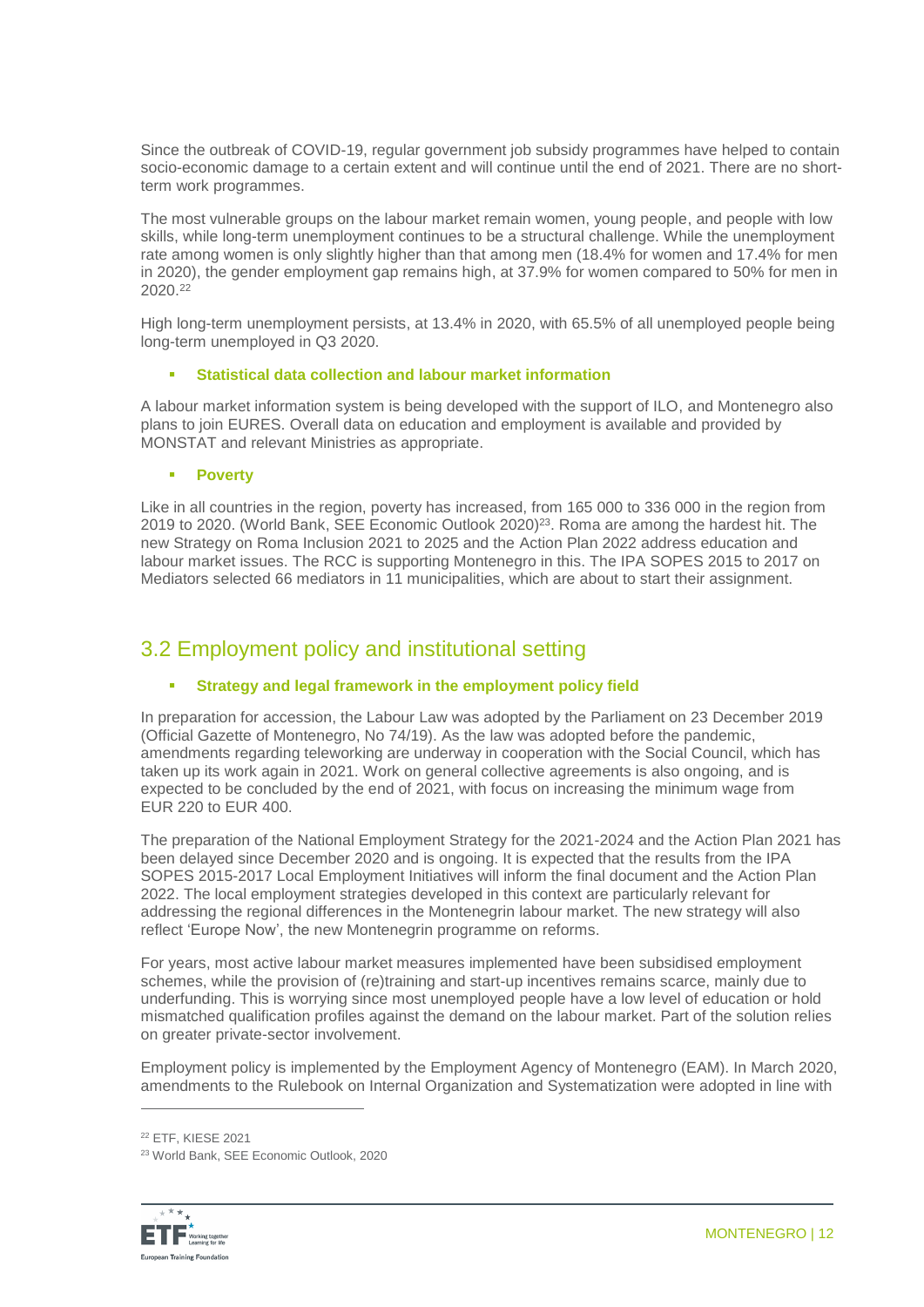the new Labour Law. This has been part of the EAM's restructuring, streamlining, and redeploying of employees in view of EU accession.

### **Initiatives to boost employment (including Youth Guarantee)**

Despite numerous activation programmes in place, active labour market policies (ALMPs) are not adequate to assist jobseekers in finding sustainable, long-term employment, and continue to focus insufficiently on re- and up-skilling. COVID-19 has aggravated the situation. There is a lack of a comprehensive monitoring and impact assessment of the effectiveness of ALMPs, including following up on the number of beneficiaries that remain employed in the long term. This issue prevents continuous policy adjustments, which would make the ALMPs fit for purpose. A recent evaluation of ALMPs by the RCC under ESAP II<sup>24</sup> points to missing data and digitised feedback loops to allow monitoring and inform reforms. The Employment Agency is following up on this with the ILO.

For nearly a decade, the Government has offered a professional training programme for higher education graduates to foster smoother transition into the labour market through practical experience. Until 2019, around 3 000 unemployed graduates took part, around 50% of whom continued to be employed after participating in the programme. In 2021, 3 400 graduates benefitted from the initiative.

To address the high youth unemployment, in July 2021 the Government committed to launching and pushing forward the Youth Guarantee scheme, in line with flagship number 10 of the Economic and Investment Plan. Together with the European Commission (DG EMPL and DG NEAR), the ILO and the ETF will support the country in this endeavour. The Ministry of Economic Development has set up a working group that includes ministries, NGOs, and social partners. Trade unions and young people will also be invited to join the group. Furthermore, in October 2021 the Government has launched a programme to encourage youth employment with state funding, and in preparation of the Youth Guarantee Implementation Plan. Support and cooperation with the private sector will be encouraged.

### **Initiatives to increase the capacity of the public employment services**

Efforts to improve the institutional set-up and functioning of Montenegro's public employment service, the Employment Agency of Montenegro (EAM), are ongoing. These considerations are reflected in Reform Measure 17 of the Montenegrin Government's Economic Reform Programme 2020-2022: Operational capacity-building at the Employment Office for the performance of services and measures through digitisation. The digitisation of the EAM based on the results of the revision of the processes should facilitate its work and improve the provision of tailor-made and targeted services.

### **Donor support to the employment policy field**

The main donor in the field is the EC through IPA SOPES 2015-2017, which is still ongoing and planned for finalisation in 2022, with at the same time follow-up under preparation. Besides the EC, the ILO is active in this area.

For further information, please contact Ulrike Damyanovic, European Training Foundation, email: Ulrike.Damyanovic@etf.europa.eu

<sup>&</sup>lt;sup>24</sup> RCC, ESAP II, The Evaluation of Active Labour Market Policy in Montenegro, 2021.

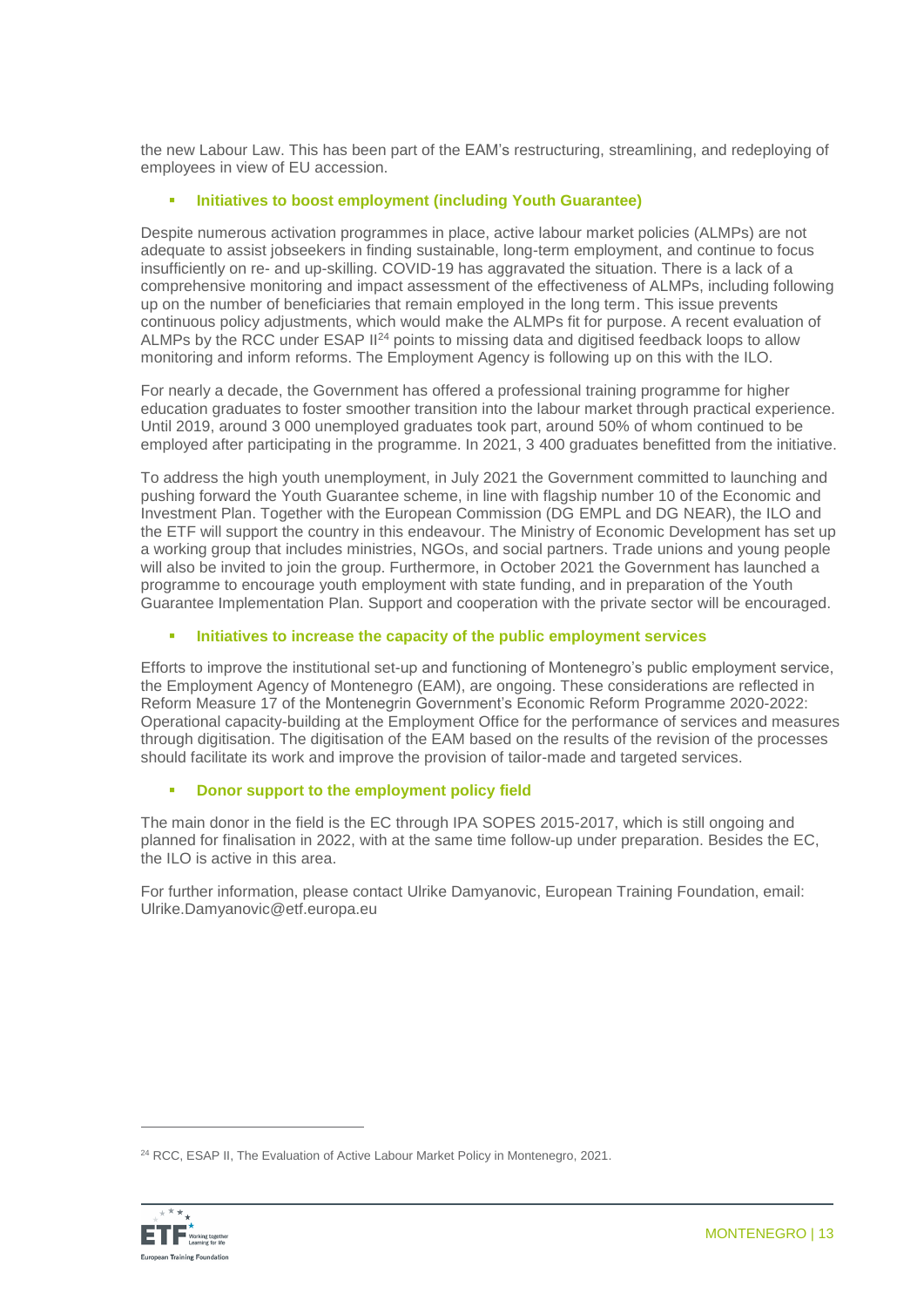### **STATISTICAL ANNEX, REFERENCES, ACRONYMS-MONTENEGRO**

Annex includes annual data from 2010, 2015, 2019 and 2020 or the last available year.

|                | <b>Indicator</b>                                                                                                  |                                | 2010           | 2015  | 2018              | 2019  | 2020      |
|----------------|-------------------------------------------------------------------------------------------------------------------|--------------------------------|----------------|-------|-------------------|-------|-----------|
| $\overline{1}$ | Total population (,000) <sup>(1)</sup>                                                                            |                                | 619.4          | 622.1 | 622.2             | 622.0 | 621.7     |
| $\overline{2}$ | Relative size of youth population (age<br>group 15-24 and age in the denominator<br>15-64, $\%$ ) <sup>C(1)</sup> |                                | 21.3           | 20.1  | 19.6              | 19.5  | 19.3      |
| 3              | GDP growth rate (%)                                                                                               |                                | 2.7            | 3.4   | 5.1               | 4.1   | $-15.2$   |
|                |                                                                                                                   | Agriculture<br>added value     | 7.7            | 8.1   | 6.7               | 6.4   | MD        |
| 4              | GDP by sector (%)                                                                                                 | Industry<br>added value        | 17.1           | 14.4  | 15.9              | 16.1  | MD        |
|                |                                                                                                                   | <b>Services</b><br>added value | 58.6           | 60.3  | 59.2              | 58.7  | <b>MD</b> |
| 5              | Public expenditure on education (as %<br>of $GDP$ <sup><math>(1)</math></sup>                                     |                                | MD             | MD    | <b>MD</b>         | MD    | MD        |
| $6\phantom{1}$ | Public expenditure on education (as %<br>of total public expenditure) (1)                                         |                                | MD             | MD    | MD                | MD    | <b>MD</b> |
| $\overline{7}$ | Adult literacy (%) <sup>e</sup>                                                                                   |                                | 98.4<br>(2011) | MD    | 98.8 <sup>e</sup> | MD    | MD        |
|                | Educational attainment of                                                                                         | Low <sup>(3)</sup>             | MD             | 9.1   | 9.6               | 8.9   | 8.5       |
| 8              | adult population (aged<br>25-64 or 15+) $(%)(2)$                                                                  | Medium <sup>(4)</sup>          | MD             | 62.8  | 62.6              | 62.1  | 61.3      |
|                |                                                                                                                   | High <sup>(5)</sup>            | MD             | 28.1  | 27.7              | 29.0  | 30.2      |
|                | Early leavers from                                                                                                | Total                          | MD             | 5.7   | 4.6               | 5.0   | 3.6       |
| 9              | education and training                                                                                            | Male                           | MD             | 4.9u  | 4.4u              | 5.2u  | MD        |
|                | (aged 18-24) (%)                                                                                                  | Female                         | MD             | 6.6u  | 4.9u              | 4.9u  | <b>MD</b> |
| 10             | Gross enrolment rates in upper<br>secondary education (ISCED level 3)<br>(% )                                     |                                | 88.3           | 87.7  | 87.8              | 88.9  | <b>MD</b> |
| 11             | Share of VET students in upper<br>secondary education (ISCED level 3)<br>$(\% )$                                  |                                | 68.2           | 67.2  | 67.4              | 68.2  | MD        |
| 12             | Tertiary education attainment (aged 30-<br>$34)$ (%)                                                              |                                | MD             | 31.9  | 34.2              | 39.3  | 40.4      |
|                | Participation in                                                                                                  | Total                          | MD             | 3.0   | 3.2               | 2.5   | 2.7       |
| 13             | training/lifelong learning<br>Male                                                                                |                                | MD             | 3.4   | 3.3               | 2.1   | 2.6       |

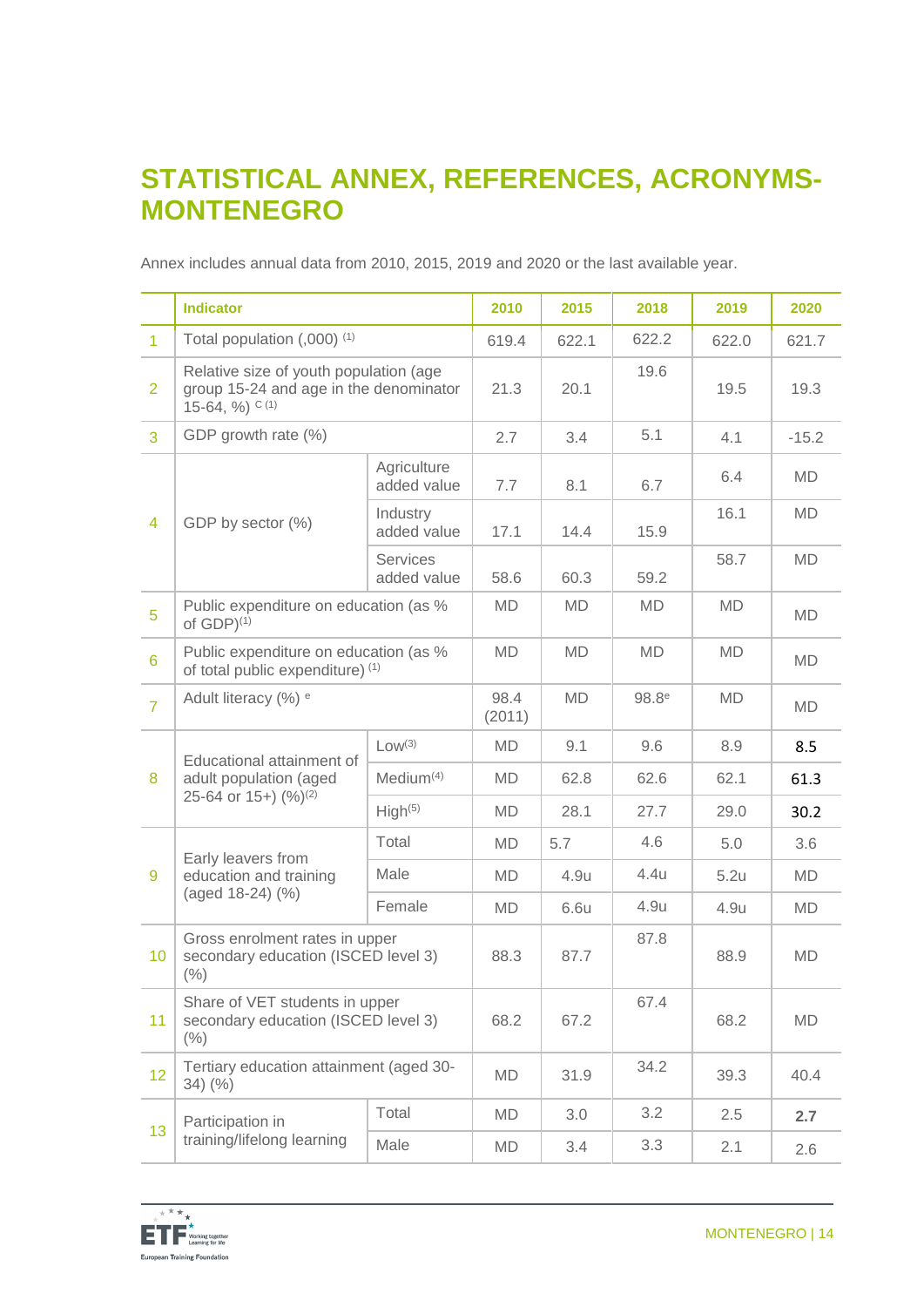|    | (age group 25-64) by sex<br>(% )                             | Female                | MD           | 2.5       | 3.0  | 3.0       | 2.8       |
|----|--------------------------------------------------------------|-----------------------|--------------|-----------|------|-----------|-----------|
|    | Participation in<br>training/lifelong learning               | Low <sup>(3)</sup>    | MD           | MD        | MD   | MD        | <b>MD</b> |
|    | (age group 25-64) by                                         | Median <sup>(4)</sup> | MD           | 3.6       | 3.4  | 3.0       | 3.4       |
|    | education (%)                                                | High <sup>(5)</sup>   | MD           | 3.0       | 4.2  | 2.6       | 2.1       |
|    | Participation in<br>training/lifelong learning               | Inactive              | MD           | 4.8       | 6.1  | 5.3       | 6.2       |
|    | (age group 25-64) by                                         | Employed              | MD           | 2.3       | 2.1  | 1.7       | 1.3       |
|    | working status (%)                                           | Unemployed            | <b>MD</b>    | <b>MD</b> | MD   | MD        | MD        |
|    | Low achievement in                                           | Reading               | $43.3^{(6)}$ | 41.9      | 44.4 | <b>NA</b> | <b>NA</b> |
| 14 | reading, mathematics                                         | <b>Mathematics</b>    | $56.6^{(6)}$ | 51.9      | 46.2 | <b>NA</b> | <b>NA</b> |
|    | and science - PISA (%)                                       | Science               | $50.7^{(6)}$ | 51.0      | 48.2 | <b>NA</b> | <b>NA</b> |
|    |                                                              | Total                 | MD           | 53.7      | 56.0 | 57.4      | 53.3      |
| 15 | Activity rate (aged 15+)<br>$(\% )$                          | Male                  | MD           | 60.1      | 64.3 | 65.2      | 60.6      |
|    |                                                              | Female                | MD           | 47.6      | 48.1 | 49.9      | 46.4      |
|    | Inactivity rate (aged 15+)<br>$(%)^{C}$                      | Total                 | MD           | 46.3      | 44.0 | 42.6      | 46.6      |
| 16 |                                                              | Male                  | MD           | 39.9      | 35.7 | 34.7      | 39.4      |
|    |                                                              | Female                | <b>MD</b>    | 52.4      | 51.9 | 50.1      | 49.2      |
|    |                                                              | Total                 | <b>MD</b>    | 44.3      | 47.5 | 48.7      | 43.8      |
| 17 | Employment rate (aged<br>$15+)$ (%)                          | Male                  | MD           | 49.4      | 54.5 | 55.7      | 50.0      |
|    |                                                              | Female                | MD           | 39.4      | 40.8 | 42.1      | 37.9      |
|    | Employment rate by                                           | Low <sup>(3)</sup>    | MD           | 17.1      | 22.7 | 21.2      | 16.5      |
| 18 | educational attainment                                       | Median <sup>(4)</sup> | <b>MD</b>    | 49.8      | 52.0 | 53.9      | 48.1      |
|    | (% aged 15+%)                                                | High <sup>(5)</sup>   | <b>MD</b>    | 73.5      | 74.1 | 73.4      | 69.7      |
|    |                                                              | Agriculture           | MD           | 7.7       | 8.0  | 7.1       | 7.5       |
| 19 | Employment by sector<br>(aged $15+$ ) $(\%)^C$               | Industry              | MD           | 17.5      | 18.9 | 19.4      | 18.4      |
|    |                                                              | Services              | MD           | 73.9      | 72.5 | 73.1      | 73.5      |
| 20 | Incidence of self-employment (aged<br>$(15+)$ $(%)^C$        |                       | MD           | 20.9      | 21.9 | 20.6      | 21.5      |
| 21 | Incidence of vulnerable employment<br>(aged $15+$ ) $(\%)^C$ |                       | MD           | 11.9      | 13.6 | 13.3      | 13.8      |
|    |                                                              | Total                 | MD           | 17.6      | 15.2 | 15.2      | 17.9      |
| 22 | Unemployment rate<br>(aged 15+) (%) <sup>(7)</sup>           | Male                  | MD           | 17.8      | 15.3 | 14.7      | 17.5      |
|    |                                                              | Female                | MD           | 17.3      | 15.1 | 15.7      | 18.4      |

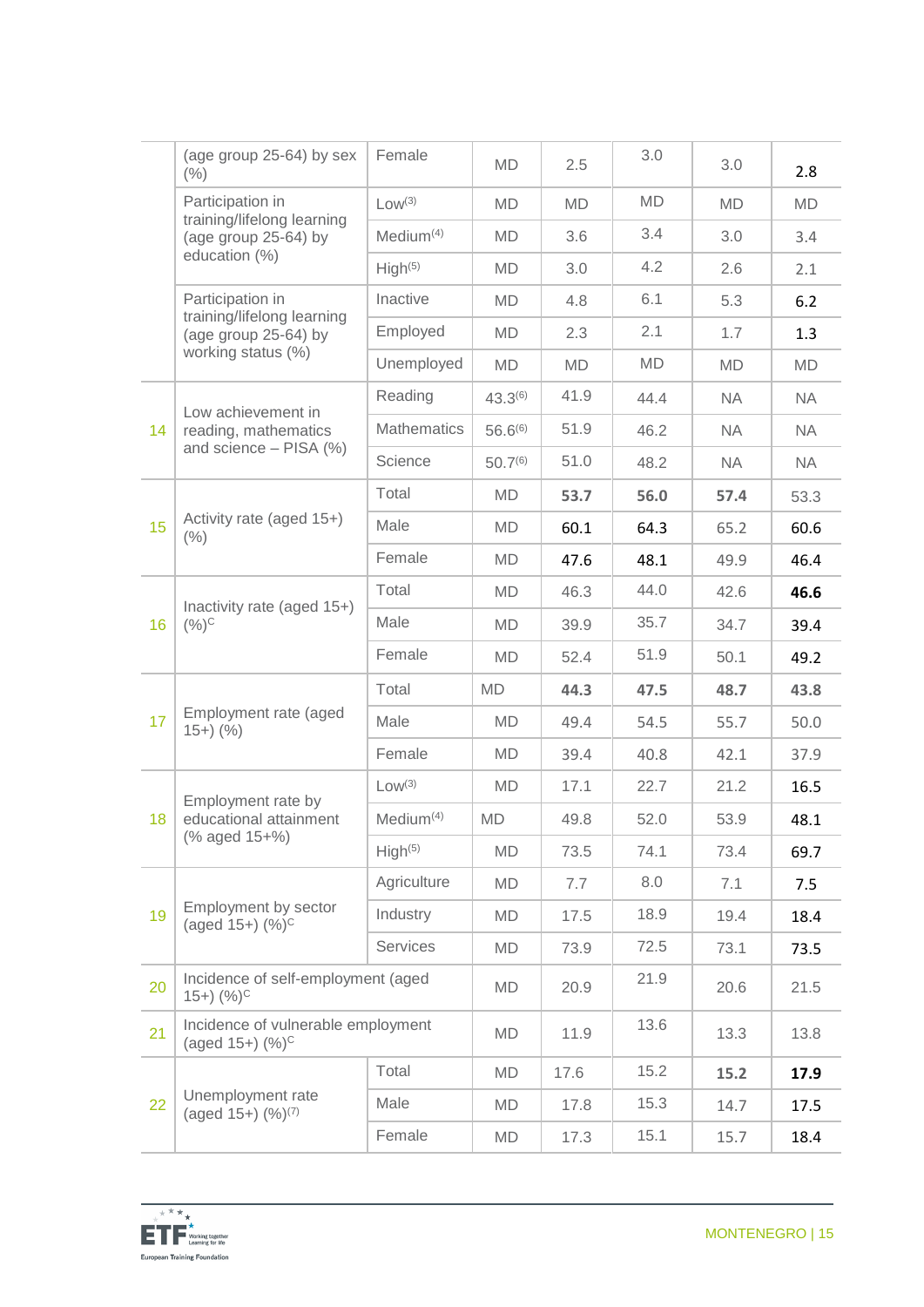|    |                                                                       | $Low^{(3)}$           | <b>MD</b> | 28.3 | 20.1 | 26.0 | 33.6 |
|----|-----------------------------------------------------------------------|-----------------------|-----------|------|------|------|------|
| 23 | Unemployment rate by                                                  | Medium <sup>(4)</sup> | <b>MD</b> | 19.3 | 16.7 | 15.4 | 18.1 |
|    | educational attainment<br>(aged $15+$ ) $(\frac{9}{6})^{(7)}$         | High <sup>(5)</sup>   | <b>MD</b> | 10.3 | 10.3 | 11.3 | 13.2 |
| 24 | Long-term unemployment rate (aged<br>$(15+)$ $(%)^{(7)}$              |                       | <b>MD</b> | 13.5 | 11.4 | 12.0 | 13.4 |
|    | Youth unemployment<br>rate (aged 15-24) (%)                           | Total                 | <b>MD</b> | 37.6 | 29.4 | 25.2 | 36.0 |
| 25 |                                                                       | Male                  | <b>MD</b> | 39.9 | 33.3 | 25.8 | 33.6 |
|    |                                                                       | Female                | <b>MD</b> | 34.5 | 23.6 | 24.3 | 39.7 |
|    | Proportion of people                                                  | Total                 | <b>MD</b> | 19.1 | 16.2 | 17.3 | 21.1 |
| 26 | aged 15-24 not in<br>employment, education<br>or training (NEETs) (%) | Male                  | <b>MD</b> | 19.9 | 18.6 | 18.8 | 21.5 |
|    |                                                                       | Female                | <b>MD</b> | 18.3 | 13.6 | 15.8 | 20.6 |

Last update: September 2021

Sources:

Indicators 8, 9, 12, 13, 15, 16, 17, 18, 19, 20, 21, 22, 23, 24, 25, 26 – Eurostat Indicators 14 – OECD Indicators 7, 10, 11 – UNESCO, Institute for Statistics Indicators 1, 2, 3, 4 – The World Bank, World Development Indicators database

#### Notes:

(1) Mid-year estimates.

(2) Active population aged 15-74.

 $(3)$  Low = primary and basic general education.

 $(4)$  Medium = general secondary and vocational-technical education.

 $(5)$  High = secondary special and higher education

(6) Data corresponds to the year 2012.

(7) Age group 15-74.

#### Legend:

e = estimated.

 $c =$  calculated.

NA = not applicable.

MD = missing data.

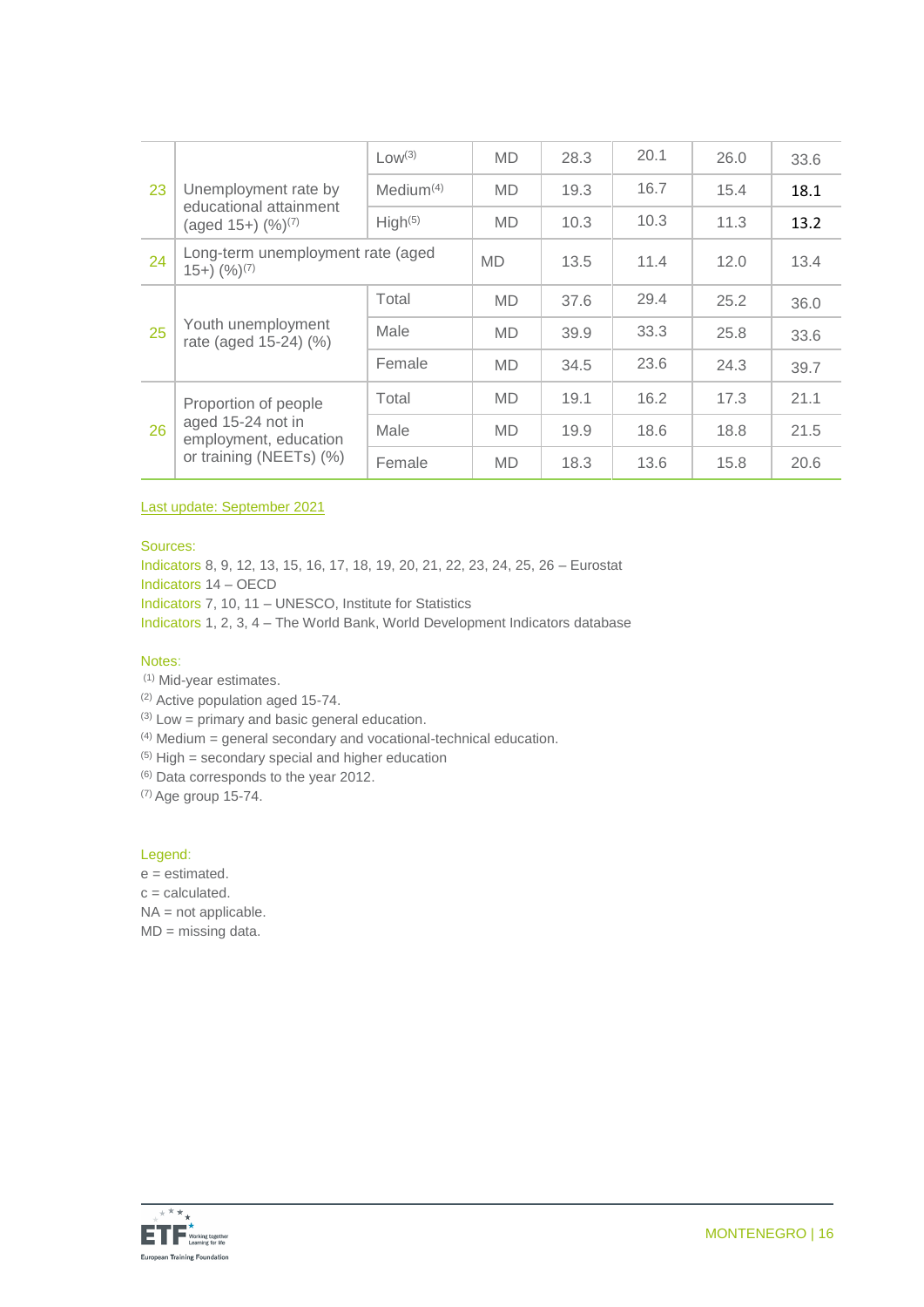# **ANNEX: DEFINITIONS OF INDICATORS**

|                | <b>Description</b>                                                    | <b>Definition</b>                                                                                                                                                                                                                                                                                                                                                                                                                                                                                                                                |
|----------------|-----------------------------------------------------------------------|--------------------------------------------------------------------------------------------------------------------------------------------------------------------------------------------------------------------------------------------------------------------------------------------------------------------------------------------------------------------------------------------------------------------------------------------------------------------------------------------------------------------------------------------------|
| 1              | Total population (,000)                                               | The total population is estimated as the number of people having their<br>usual residence in a country on 1 January of the respective year.<br>When information on the usually resident population is not available,<br>countries may report legal or registered residents.                                                                                                                                                                                                                                                                      |
| $\overline{2}$ | Relative size of youth population<br>(age group 15-24) (%)            | This is the ratio of the youth population (aged 15-24) to the working-<br>age population, usually aged 15-64 (74)/15+.                                                                                                                                                                                                                                                                                                                                                                                                                           |
| 3              | GDP growth rate (%)                                                   | Annual percentage growth rate of GDP at market prices based on<br>constant local currency. Aggregates are based on constant 2010 US<br>dollars. GDP is the sum of gross value added by all resident<br>producers in the economy plus any product taxes and minus any<br>subsidies not included in the value of the products. It is calculated<br>without making deductions for depreciation of fabricated assets or for<br>depletion and degradation of natural resources.                                                                       |
| 4              | GDP by sector (%)                                                     | The share of value added from agriculture, industry and services.                                                                                                                                                                                                                                                                                                                                                                                                                                                                                |
|                |                                                                       | Agriculture corresponds to ISIC divisions 1-5 and includes forestry,<br>hunting and fishing, as well as cultivation of crops and livestock<br>production. Value added is the net output of a sector after adding up<br>all outputs and subtracting intermediate inputs. It is calculated without<br>making deductions for depreciation of fabricated assets or depletion<br>and degradation of natural resources. The origin of value added is<br>determined by the International Standard Industrial Classification<br>(ISIC), revision 3 or 4. |
| 5.             | Public expenditure on education<br>(as % of GDP)                      | Public expenditure on education expressed as a percentage of GDP.                                                                                                                                                                                                                                                                                                                                                                                                                                                                                |
|                |                                                                       | Generally, the public sector funds education either by directly bearing<br>the current and capital expenses of educational institutions, or by<br>supporting students and their families with scholarships and public<br>loans and by transferring public subsidies for educational activities to<br>private firms or non-profit organisations (transfer to private<br>households and enterprises). Both types of transaction are reported<br>together as total public expenditure on education.                                                 |
| 6              | Public expenditure on education<br>(as % of total public expenditure) | Public expenditure on education expressed as a percentage of total<br>public expenditure.                                                                                                                                                                                                                                                                                                                                                                                                                                                        |
|                |                                                                       | Generally, the public sector funds education either by directly bearing<br>the current and capital expenses of educational institutions, or by<br>supporting students and their families with scholarships and public<br>loans and by transferring public subsidies for educational activities to<br>private firms or non-profit organisations (transfer to private<br>households and enterprises). Both types of transaction are reported<br>together as total public expenditure on education.                                                 |
| 7              | Adult literacy (%)                                                    | Adult literacy is the percentage of the population aged 15 years and<br>over who can both read, write and understand a short, simple<br>statement on their everyday life. Generally, 'literacy' also<br>encompasses 'numeracy' - the ability to make simple arithmetic<br>calculations.                                                                                                                                                                                                                                                          |

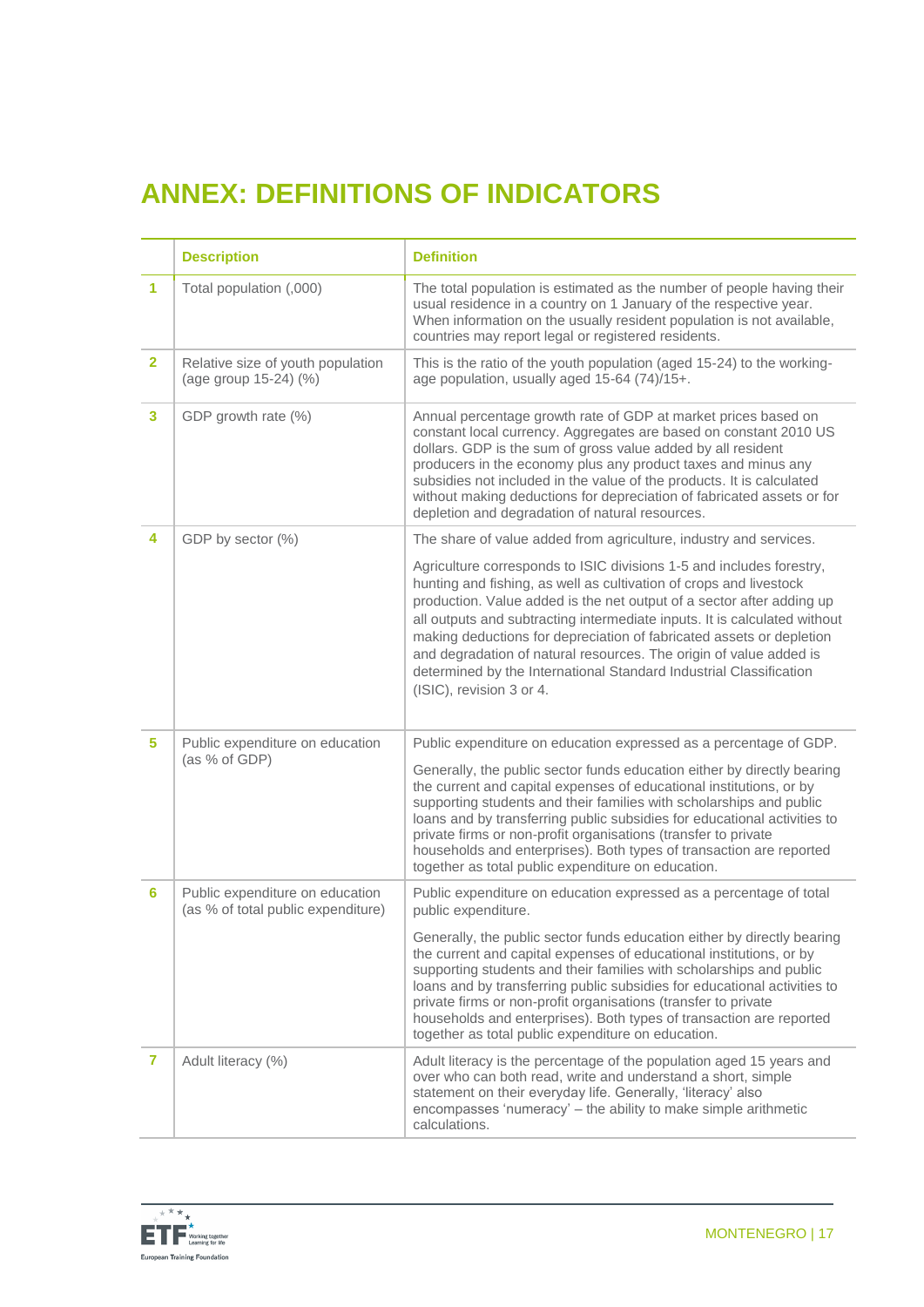|         | <b>Description</b>                                                                 | <b>Definition</b>                                                                                                                                                                                                                                                                                                                                                                                                                                                                                                                                                            |
|---------|------------------------------------------------------------------------------------|------------------------------------------------------------------------------------------------------------------------------------------------------------------------------------------------------------------------------------------------------------------------------------------------------------------------------------------------------------------------------------------------------------------------------------------------------------------------------------------------------------------------------------------------------------------------------|
| 8       | Educational attainment of adult<br>population (25-64 or aged 15+)<br>(% )          | Educational attainment refers to the highest educational level<br>achieved by individuals expressed as a percentage of all persons in<br>that age group.                                                                                                                                                                                                                                                                                                                                                                                                                     |
|         |                                                                                    | This is usually measured in terms of the highest educational<br>programme successfully completed, which is typically certified by a<br>recognised qualification. Recognised intermediate qualifications are<br>classified at a lower level than the programme itself.                                                                                                                                                                                                                                                                                                        |
| 9       | Early leavers from education and<br>training (age group $18-24$ ) (%)              | Early leavers from education and training are defined as the<br>percentage of the population aged 18-24 with at most lower<br>secondary education who were not in further education or training<br>during the 4 weeks preceding the survey. Lower secondary education<br>refers to ISCED 1997 levels 0-2 and 3C short (i.e. programmes lasting<br>under 2 years) for data up to 2013 and to ISCED 2011 levels 0-2 for<br>data from 2014 onwards.                                                                                                                             |
| 10      | Gross enrolment rates in upper<br>secondary education (ISCED level<br>$3)$ (%)     | Number of students enrolled in a given level of education, regardless<br>of age, expressed as a percentage of the official school-age<br>population corresponding to the same level of education.                                                                                                                                                                                                                                                                                                                                                                            |
| 11      | Share of VET students in upper<br>secondary education (ISCED level<br>$3)$ $(\% )$ | Total number of students enrolled in vocational programmes at a<br>given level of education (in this case, upper secondary), expressed as<br>a percentage of the total number of students enrolled in all<br>programmes (vocational and general) at that level.                                                                                                                                                                                                                                                                                                              |
| $12 \,$ | Tertiary education attainment<br>(aged 30-34) (%)                                  | Tertiary attainment is calculated as the percentage of the population<br>aged 30-34 who have successfully completed tertiary studies (e.g.<br>university, higher technical institution). Educational attainment refers<br>to ISCED 1997 level 5-6 up to 2013 and ISCED 2011 level 5-8 from<br>2014 onwards.                                                                                                                                                                                                                                                                  |
| 13      | Participation in training/lifelong<br>learning (age group 25-64) (%)               | Participants in lifelong learning refers to persons aged 25-64 who<br>stated that they had received education or training in the 4 weeks<br>preceding the survey (numerator). The denominator is the total<br>population of the same age group, excluding those who did not<br>answer the question on participation in education and training. The<br>information collected relates to all education or training, whether or<br>not it is relevant to the respondent's current or possible future job. If a<br>different reference period is used, this should be indicated. |
| 14      | Low achievement in reading,<br>maths and science - PISA (%)                        | Low achievers are 15-year-olds who are failing to reach level 2 on the<br>PISA scale for reading, mathematics and science.                                                                                                                                                                                                                                                                                                                                                                                                                                                   |
| 15      | Activity rate (aged 15+) (%)                                                       | The activity rate is calculated by dividing the active population by the<br>population of the same age group. The active population (also called<br>'labour force') is defined as the sum of employed and unemployed<br>people. The inactive population consists of all people who are<br>classified as neither employed nor unemployed.                                                                                                                                                                                                                                     |
| 16      | Inactivity rate (aged 15+) (%)                                                     | The inactivity/out-of-the-labour-force rate is calculated by dividing the<br>inactive population by the population of the same age group. The<br>inactive population consists of all people who are classified as neither<br>employed nor unemployed.                                                                                                                                                                                                                                                                                                                        |
| 17      | Employment rate (aged 15+) (%)                                                     | The employment rate is calculated by dividing the number of<br>employed people by the population of the same age group. Employed<br>people are all people who worked at least 1 hour for pay or profit<br>during the reference period or were temporarily absent from such<br>work. If a different age group is used, this should be indicated.                                                                                                                                                                                                                              |
| 18      | Employment rate by educational<br>attainment (% aged 15+)                          | The employment rate is calculated by dividing the number of<br>employed persons by the population of the same age group.                                                                                                                                                                                                                                                                                                                                                                                                                                                     |

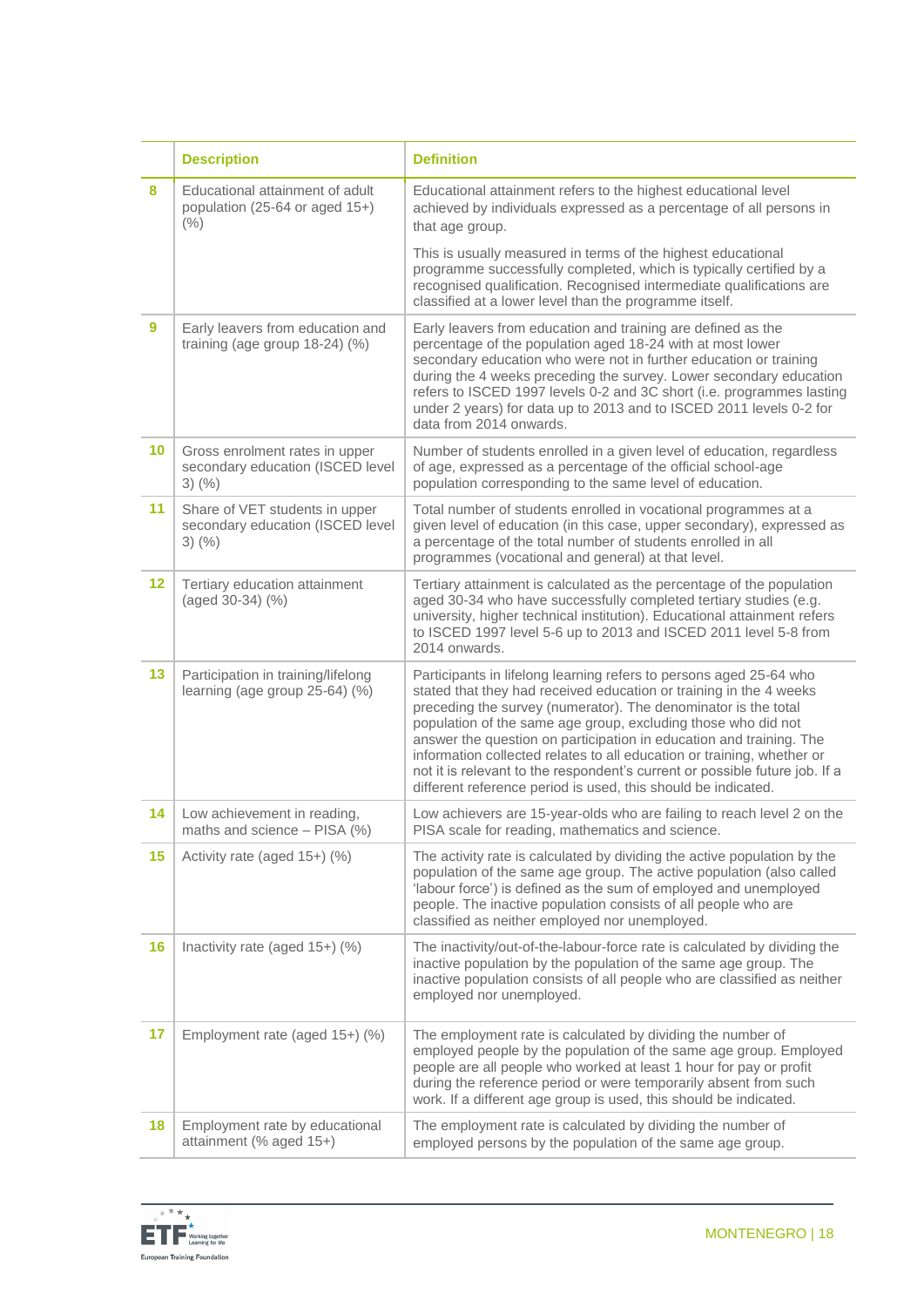|    | <b>Description</b>                                                | <b>Definition</b>                                                                                                                                                                                                                                                                                                                                                                                                                                                                                                                                                                                                                                                                                                                                                                                                                                                                                                            |
|----|-------------------------------------------------------------------|------------------------------------------------------------------------------------------------------------------------------------------------------------------------------------------------------------------------------------------------------------------------------------------------------------------------------------------------------------------------------------------------------------------------------------------------------------------------------------------------------------------------------------------------------------------------------------------------------------------------------------------------------------------------------------------------------------------------------------------------------------------------------------------------------------------------------------------------------------------------------------------------------------------------------|
|    |                                                                   | Employed persons are all persons who worked at least 1 hour for pay<br>or profit during the reference period or were temporarily absent from<br>such work. If a different age group is used, this should be indicated.                                                                                                                                                                                                                                                                                                                                                                                                                                                                                                                                                                                                                                                                                                       |
|    |                                                                   | Educational levels refer to the highest educational level successfully<br>completed. Three levels are considered: Low (ISCED level 0-2),<br>Medium (ISCED level 3-4) and High (ISCED 1997 level 5-6, and<br>ISCED 2011 level 5-8).                                                                                                                                                                                                                                                                                                                                                                                                                                                                                                                                                                                                                                                                                           |
| 19 | Employment by sector (%)                                          | This indicator provides information on the relative importance of<br>different economic activities with regard to employment. Data is<br>presented by broad branches of economic activity (i.e.<br>agriculture/industry/services) based on the International Standard<br>Industrial Classification of All Economic Activities (ISIC). In Europe,<br>the NACE classification is consistent with ISIC.                                                                                                                                                                                                                                                                                                                                                                                                                                                                                                                         |
| 20 | Incidence of self-employment (%)                                  | The incidence of self-employment is expressed by the self-employed<br>(i.e. employers + own-account workers + contributing family workers)<br>as a proportion of all employed people.                                                                                                                                                                                                                                                                                                                                                                                                                                                                                                                                                                                                                                                                                                                                        |
| 21 | Incidence of vulnerable<br>employment (%)                         | The incidence of vulnerable employment is expressed by own-<br>account workers and contributing family workers as a proportion of the<br>total employed.                                                                                                                                                                                                                                                                                                                                                                                                                                                                                                                                                                                                                                                                                                                                                                     |
| 22 | Unemployment rate (aged 15+)<br>(% )                              | The unemployment rate represents unemployed people as a<br>percentage of the labour force. The labour force is the total number of<br>people who are employed or unemployed. Unemployed people<br>comprise those aged 15-64 or 15+ who were without work during the<br>reference week; are currently available for work (were available for<br>paid employment or self-employment before the end of the 2 weeks<br>following the reference week); are actively seeking work, i.e. had<br>taken specific steps in the 4-week period ending with the reference<br>week to seek paid employment or self-employment, or had found a<br>job to start later (within a period of, at most, 3 months).                                                                                                                                                                                                                               |
| 23 | Unemployment rate by<br>educational attainment (aged 15+)<br>(% ) | The unemployment rate represents unemployed people as a<br>percentage of the labour force. The labour force is the total number of<br>people who are employed or unemployed. Unemployed people<br>comprise those aged 15-64 or 15+ who were without work during the<br>reference week; are currently available for work (were available for<br>paid employment or self-employment before the end of the 2 weeks<br>following the reference week); are actively seeking work (had taken<br>specific steps in the 4-week period ending with the reference week to<br>seek paid employment or self-employment, or had found a job to start<br>later (within a period of, at most, 3 months). Educational levels refer to<br>the highest educational level successfully completed. Three levels are<br>considered: Low (ISCED level 0-2), Medium (ISCED level 3-4) and<br>High (ISCED 1997 level 5-6, and ISCED 2011 level 5-8). |
| 24 | Long-term unemployment rate<br>(aged 15+) (%)                     | The long-term unemployment rate is the share of people in the total<br>active population who have been unemployed for 12 months or more,<br>expressed as a percentage. The duration of unemployment is defined<br>as the duration of a search for a job or as the period of time since the<br>last job was held (if this period is shorter than the duration of the<br>search for a job).                                                                                                                                                                                                                                                                                                                                                                                                                                                                                                                                    |
| 25 | Youth unemployment rate (aged<br>$15-24)$ (%)                     | The youth unemployment ratio is calculated by dividing the number of<br>unemployed people aged 15-24 by the total population of the same<br>age group.                                                                                                                                                                                                                                                                                                                                                                                                                                                                                                                                                                                                                                                                                                                                                                       |

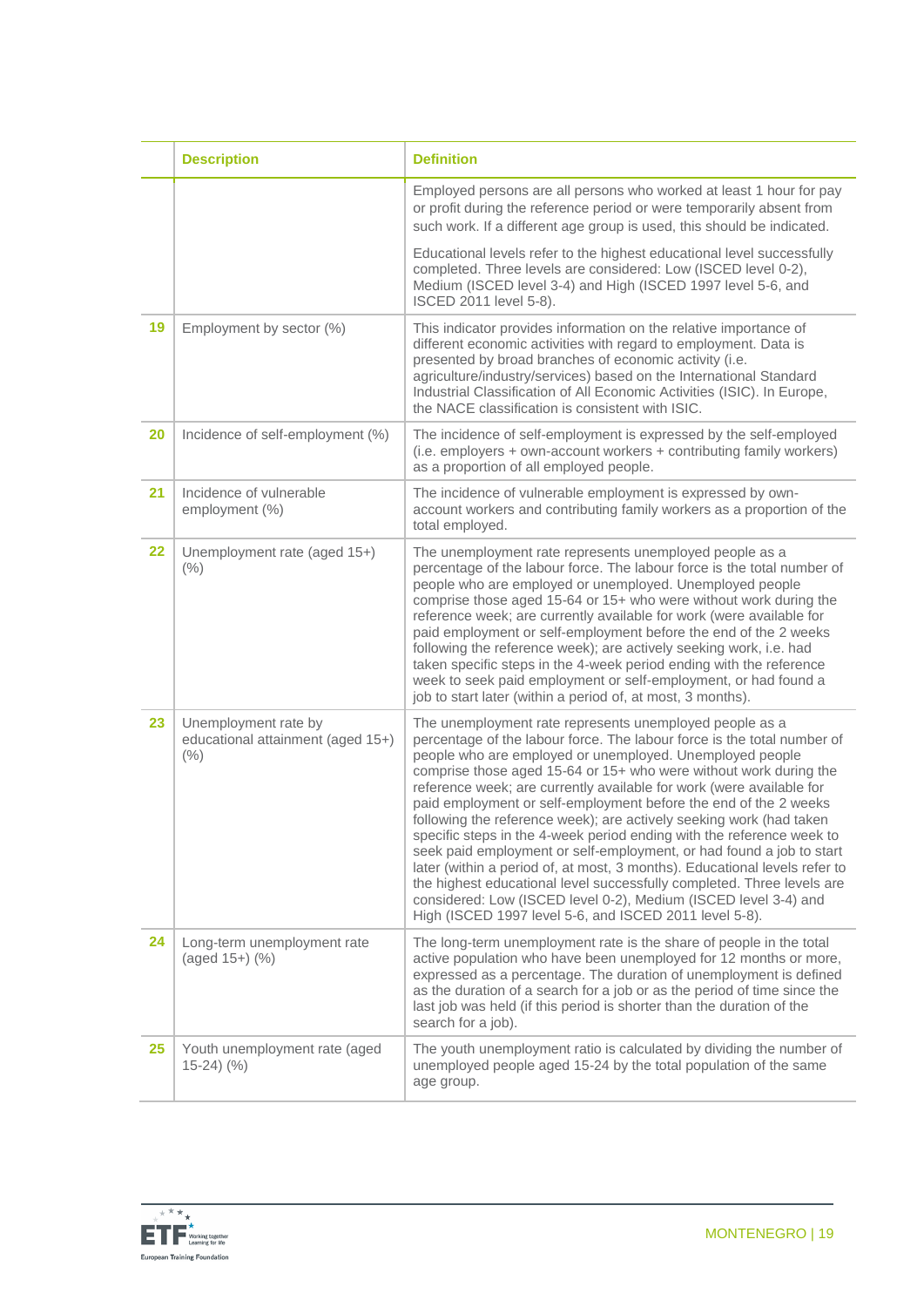|    | <b>Description</b>                                                                         | <b>Definition</b>                                                                                                                                                                                                                                                                                                                                                                                                                                                                                                            |
|----|--------------------------------------------------------------------------------------------|------------------------------------------------------------------------------------------------------------------------------------------------------------------------------------------------------------------------------------------------------------------------------------------------------------------------------------------------------------------------------------------------------------------------------------------------------------------------------------------------------------------------------|
| 26 | Proportion of people aged 15-24<br>not in employment, education or<br>training (NEETs) (%) | The indicator provides information on young people aged 15-24 who<br>meet the following two conditions: first, they are not employed (i.e.<br>unemployed or inactive according to the ILO definition); and second,<br>they have not received any education or training in the 4 weeks<br>preceding the survey. Data is expressed as a percentage of the total<br>population of the same age group and gender, excluding the<br>respondents who have not answered the question on participation in<br>education and training. |

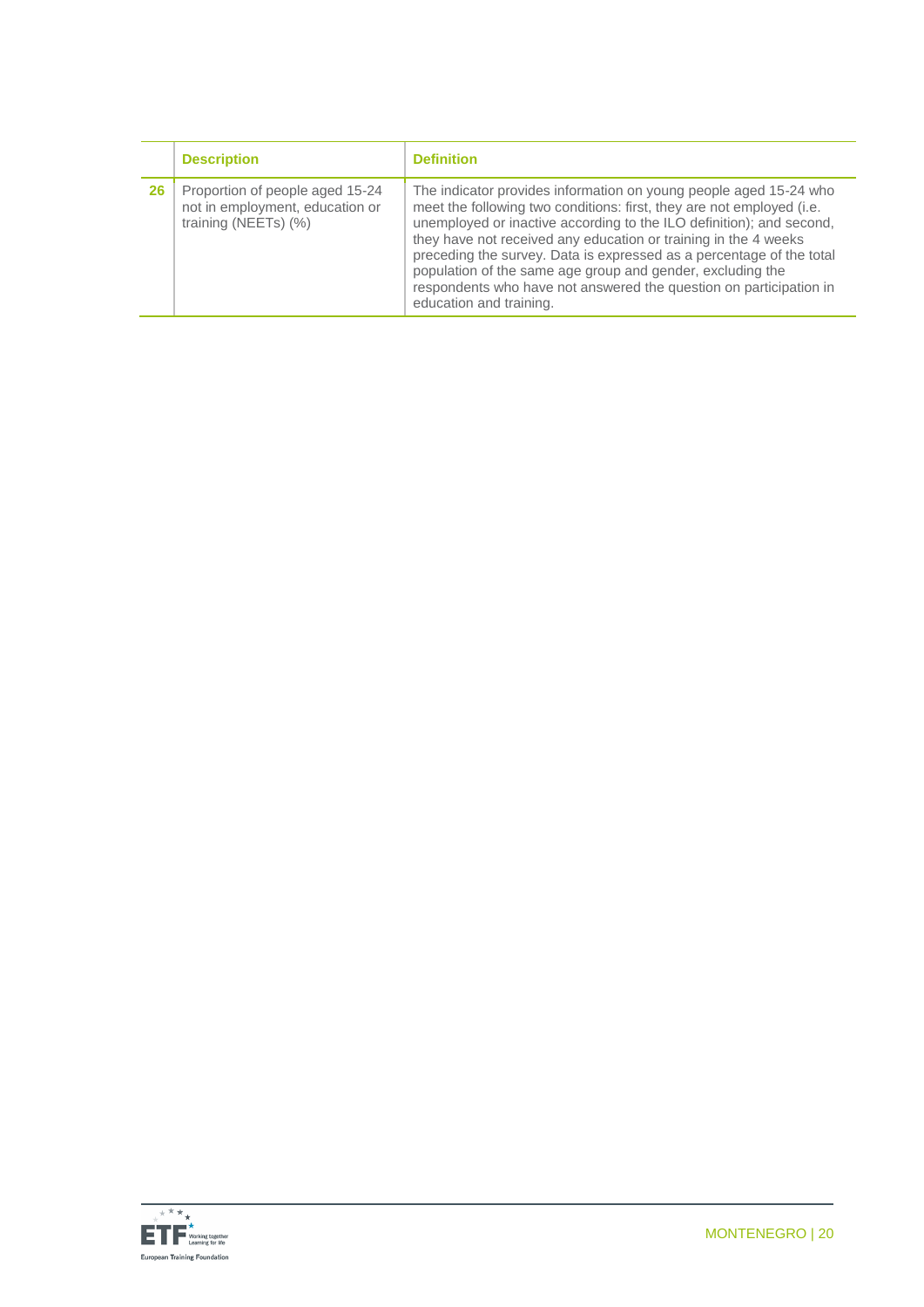### **REFERENCES**

EC Council Recommendation on vocational education and training for sustainable competitiveness, social fairness, and resilience, 2020.

EC, Digital Agenda for the Western Balkans, 2018

ETF, Active Labour Market Policies and Human Capital Development – Fostering Innovation and Impactful Actions for Recovery (cross-country report) | ETF (europa.eu)

ETF (2021), How migration, human capital and the labour market interact in Montenegro: [www.etf.europa.eu/en/publications-and-resources/publications/how-migration-human-capital-and](http://www.etf.europa.eu/en/publications-and-resources/publications/how-migration-human-capital-and-labourmarket-)[labourmarket-](http://www.etf.europa.eu/en/publications-and-resources/publications/how-migration-human-capital-and-labourmarket-)

ETF (forthcoming), Use it or lose it: How labour markets, human capital and migration interact in the six Western Balkans.

ETF, ILO, Making Dual VET work. Lessons learnt from Montenegro, 2020.

ETF, JRC Scaling up and integrating the SELFIE tool for schools' digital capacity in education and training systems: Methodology and lessons learnt, [https://www.etf.europa.eu/en/publications-and](https://www.etf.europa.eu/en/publications-and-resources/publications/scaling-and-integrating-selfie-tool-schools-digital)[resources/publications/scaling-and-integrating-selfie-tool-schools-digital](https://www.etf.europa.eu/en/publications-and-resources/publications/scaling-and-integrating-selfie-tool-schools-digital)

ETF, Mapping COVID-19: The Overview, https://www.etf.europa.eu/en/news-andevents/news/mapping-covid-19-overview

ETF, Montenegro: Education, Training and Employment Development; [https://www.etf.europa.eu/sites/default/files/document/Country%20Fiche%202020%20Montenegro%2](https://www.etf.europa.eu/sites/default/files/document/Country%20Fiche%202020%20Montenegro%20Education%20Training%20and%20Employment%20Developments.pdf) [0Education%20Training%20and%20Employment%20Developments.pdf](https://www.etf.europa.eu/sites/default/files/document/Country%20Fiche%202020%20Montenegro%20Education%20Training%20and%20Employment%20Developments.pdf)

ETF, Montenegro VET Governance (2017) [https://www.etf.europa.eu/sites/default/files/m/9E779FCE1435FDB6C1258159003D1577\\_VET%20go](https://www.etf.europa.eu/sites/default/files/m/9E779FCE1435FDB6C1258159003D1577_VET%20governance_Montenegro.pdf) [vernance\\_Montenegro.pdf](https://www.etf.europa.eu/sites/default/files/m/9E779FCE1435FDB6C1258159003D1577_VET%20governance_Montenegro.pdf)

ETF, Skills for smart specialisation in Montenegro, Understanding and managing skills as key resource for growth and competitiveness, 2020

ETF, Skills mismatch: Measurement and policy implications in selected countries, in [Changing skills](https://www.etf.europa.eu/en/publications-and-resources/publications/changing-skills-changing-world-understanding-skills-demand)  [for a changing world: Understanding skills demand in EU neighbouring countries](https://www.etf.europa.eu/en/publications-and-resources/publications/changing-skills-changing-world-understanding-skills-demand) (ETF, 2021).

ETF, Policies for Human Capital Development in Montenegro – An ETF Torino Process assessment, 2020 [| ETF \(europa.eu\)](https://www.etf.europa.eu/en/publications-and-resources/publications/trp-assessment-reports/serbia-2020)

ESAP2, [Regional Overview of Western Balkan Economies](https://www.esap.online/docs/89/regional-overview-of-western-balkan-economies-regarding-the-european-pillar-of-social-rights) Regarding the European Pillar of Social [Rights.](https://www.esap.online/docs/89/regional-overview-of-western-balkan-economies-regarding-the-european-pillar-of-social-rights)

European Commission, Montenegro Report, 19 October 2021.

European Commission, Strategic foresight in the Western Balkans, October 2021.

EU Economic and Investment Plan for the Western Balkans plan, which identifies ten investment flagships, [Economic Investment and Plan](https://www.google.com/url?sa=t&rct=j&q=&esrc=s&source=web&cd=&ved=2ahUKEwjm17r63pr0AhXSC-wKHXRIDD8QFnoECAYQAQ&url=https%3A%2F%2Fec.europa.eu%2Fneighbourhood-enlargement%2Fsystem%2Ffiles%2F2021-10%2Fwb_economic_and_investment_plan.pdf&usg=AOvVaw3p4mVFGZPnB0OjN4IGrdhU)

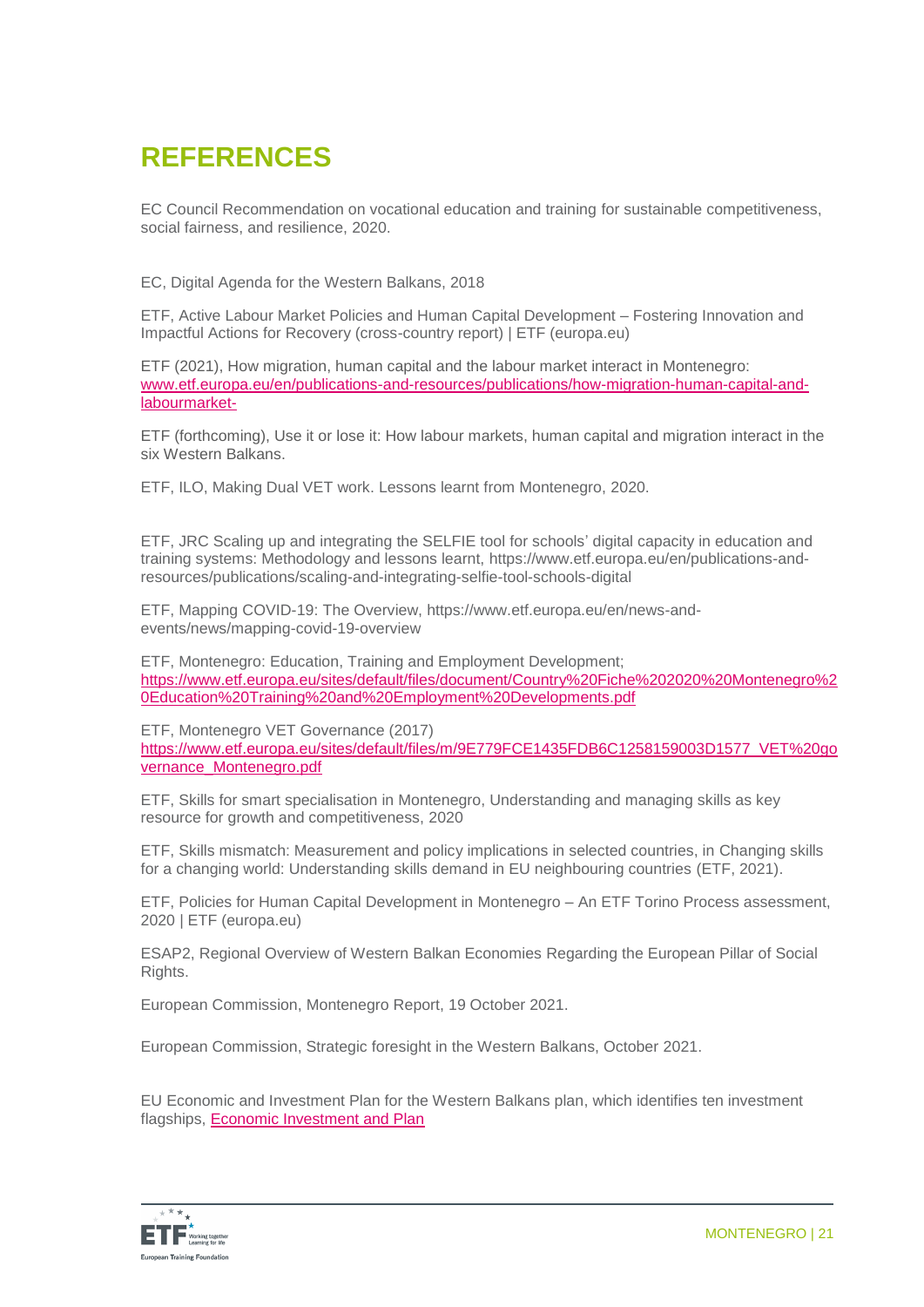ILO/EBRD, COVID-19 and the World of Work: Rapid Assessment of the Employment Impacts and Policy Responses MONTENEGRO, International Labour Organization 2020, MONTENEGRO ILO.

Joint Research Centre, The best practices and potential of smallholders' participation in short value chains in the Western Balkans and Turkey, 2021

Landesmann, Michael and Mara, Isilda (2021), Interrelationships between Human Capital, Migration and Labour Markets in the Western Balkans: An Econometric Investigation, wiiw Working Paper No 196, [https://wiiw.ac.at/interrelationships-between-human-capital-migration-and-labour-markets-in](https://wiiw.ac.at/interrelationships-between-human-capital-migration-and-labour-markets-in-thewestern-balkans-an-econometric-investigation-p-5694.html)[thewestern-balkans-an-econometric-investigation-p-5694.html](https://wiiw.ac.at/interrelationships-between-human-capital-migration-and-labour-markets-in-thewestern-balkans-an-econometric-investigation-p-5694.html)

OECD, PISA Results Montenegro 2018

OECD, Scaling up policies that connect people with jobs in the recovery from COVID-19: [Scaling up](https://www.oecd.org/coronavirus/policy-responses/scaling-up-policies-that-connect-people-with-jobs-in-the-recovery-from-covid-19-a91d2087/)  policies [that connect people with jobs in the recovery from COVID-19 \(oecd.org\),](https://www.oecd.org/coronavirus/policy-responses/scaling-up-policies-that-connect-people-with-jobs-in-the-recovery-from-covid-19-a91d2087/) 29 April 2021.

Osnabrück Declaration on vocational education and training, 2020.

RCC, ESAP II, The Evaluation of Active Labour Market Policy in Montenegro, 2021

UNICEF education sector review Montenegro, forthcoming 2022.

Western Balkans agenda on innovation, research, education, culture youth & sport, October 2021.

World Bank, South East Europe, Regular Economic Report, 2021.

World Bank, Doing Business Report, 2020.

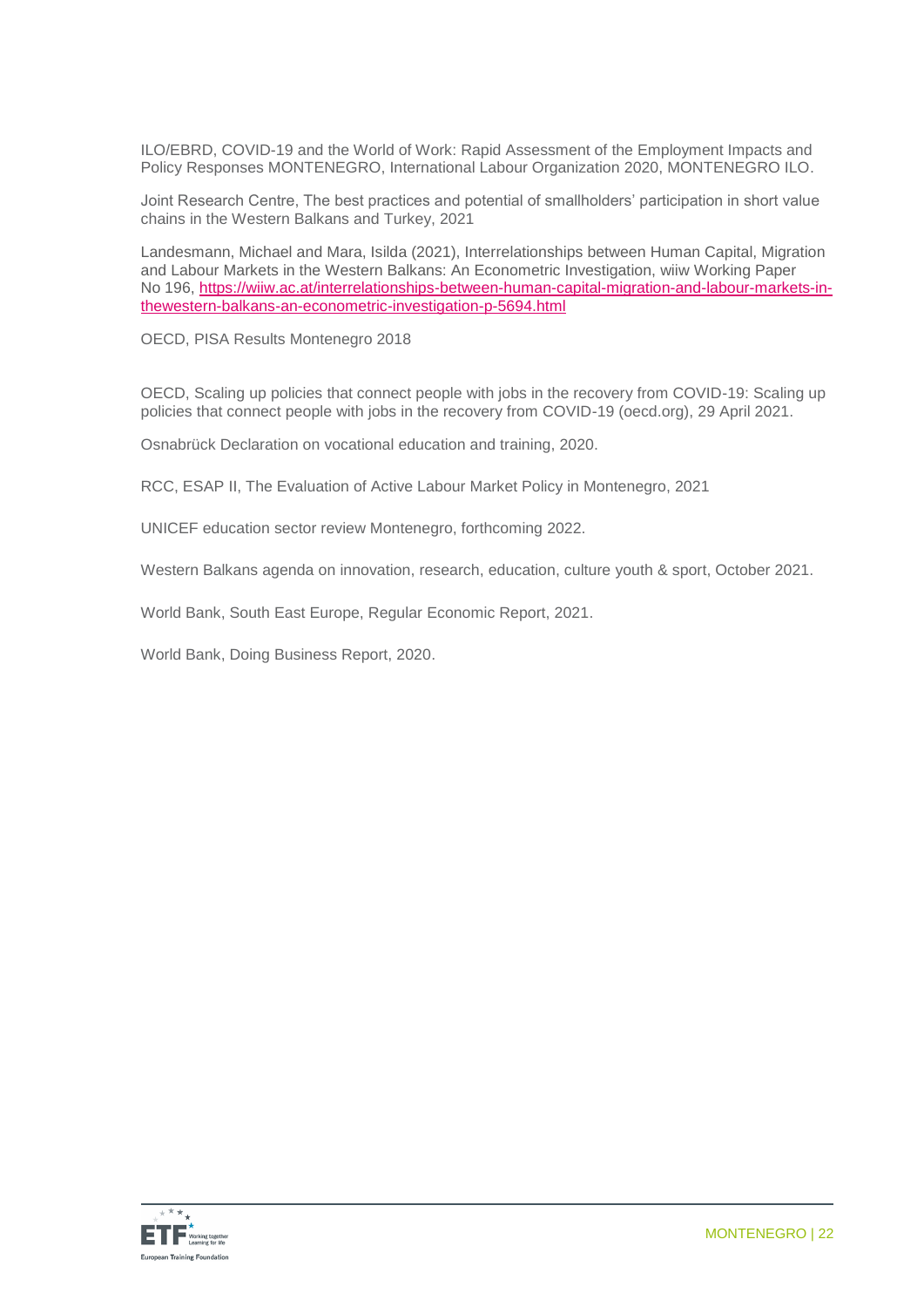# **LIST OF ACRONYMS**

| <b>ETF- European Training Foundation</b>                                                                 |
|----------------------------------------------------------------------------------------------------------|
| <b>EU- European Union</b>                                                                                |
| <b>EAM Employment Office of Montenegro</b>                                                               |
| <b>EBRD European Bank for Reconstruction and Development</b>                                             |
| <b>EIP Economic and Investment Plan</b>                                                                  |
| ERI SEE Education Reform Initiative for South East Europe                                                |
| <b>ERP Economic Reform Programme</b>                                                                     |
| <b>ESAP II Employment and Social Affairs Platform</b>                                                    |
| <b>GDP-Gross Domestic Product</b>                                                                        |
| ICT-Information and Communication Technologies                                                           |
| <b>JRC Joint Research Centre</b>                                                                         |
| <b>HCD Human Capital Development</b>                                                                     |
| <b>IFI International Finances Institutions</b>                                                           |
| ILO International Labour Organisation                                                                    |
| <b>IMF International Monetary Fund</b>                                                                   |
| IPA III Instrument for Pre-Accession                                                                     |
| NEET Young People not in employment, education or training                                               |
| OECD-Organisation for Economic Co-operation and Development                                              |
| PISA-Programme for International Student Assessment                                                      |
| <b>RCC Regional Cooperation Council</b>                                                                  |
| SELFIE Self-reflection on effective learning by fostering the use of innovative educational technologies |
| SOPES (2015-2017) Sector Operational Programme for Employment and Social Affairs                         |
| WBL-Work-based learning                                                                                  |
| <b>UN United Nations</b>                                                                                 |
| VET Vocational Education and Training                                                                    |